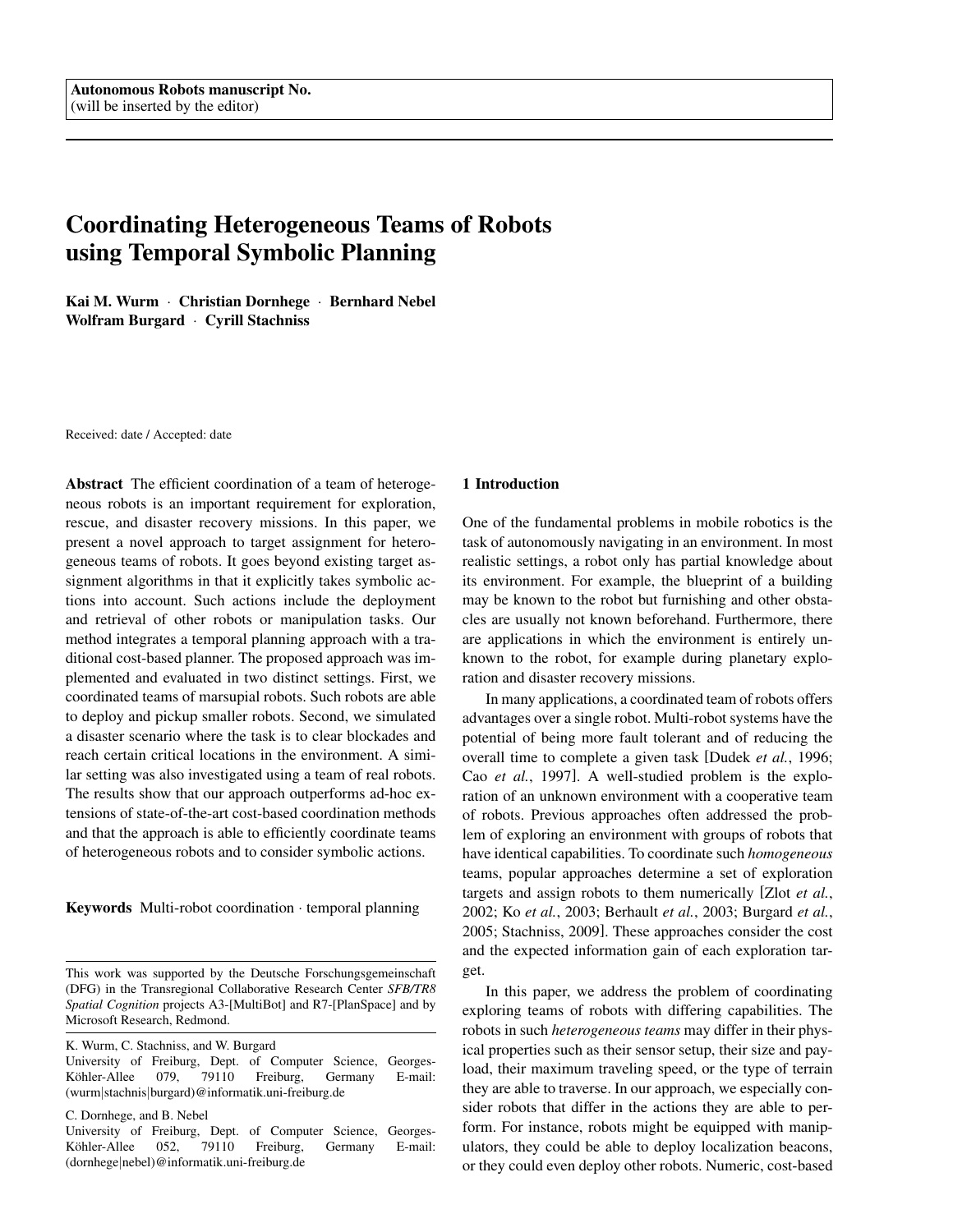coordination approaches are able to consider differing properties of robots that affect navigation costs. For example, the cost of reaching a target depends on the travel speed of a robot and it is also possible to encode that a robot cannot reach a target due to constraints on the size of the robot or the type of terrain it can traverse. However, it is not straightforward to take into account actions other than navigating to exploration targets since there is no efficient mapping of such actions to cost or utility measures. While we can usually specify the time it takes to perform an action such as deploying a robot, it is not meaningful to compare this cost to the cost of exploring a given frontier target. The reason for this incompatibility lies in the fact that performing an action that does not explore parts of the environment has no apparent immediate reward to an exploration system but it effects its performance in the future.

From a conceptual point of view, the ability to perform actions that go beyond navigating to goal positions introduces corresponding *symbolic actions*. This term is commonly used in classical planning approaches that encode the state of a system using logical symbols. Classical planning approaches execute symbolic actions to change the state of the system towards a pre-defined goal state. In the context of multi-robot exploration, we define a symbolic action as any action that does not explore parts of the environment directly. Examples of such actions include opening doors, operating elevators, moving obstacles, and deploying other robots. There exist relatively few approaches that coordinate teams of robots and take into account symbolic actions. One specific set of actions that has previously been considered is the deployment and retrieval of robots by other robots. To execute symbolic actions, previous approaches rely on manually designed strategies [Singh and Fujimura, 1993; Murphy *et al.*, 1999; Dellaert *et al.*, 2002]. One strategy, for example, is to deploy a smaller robot whenever a large robot cannot reach a given goal. These strategies, however, are specific to a certain type of robot and environment and it is unclear whether they are able to efficiently coordinate large teams of robots.

The approach presented in this paper considers symbolic actions explicitly by applying symbolic planning techniques. In the context of multi-robot exploration our goal is to explore all exploration targets as fast as possible. We assume that to reach some targets it is necessary to execute additional symbolic actions such as removing an obstacle or operating an elevator. The key idea of our approach is to integrate a symbolic planning system and a robotic path planner. Since it is unclear how we can translate symbolic actions into a cost measure as it is used in numeric coordination approaches, we instead treat navigating to an exploration target as an action in a symbolic planning system. We generate a symbolic formulation of the coordination problem that includes navigation goals as well as symbolic actions that have to be executed. This description serves as the input to a symbolic planning system that solves the coordination problem. However, classical planning approaches do not consider the execution cost of the solutions they generate. Adding costs measures to actions turns the coordination problem into a *temporal planning problem* and there exist efficient algorithms to solve such problems [Gerevini *et al.*, 2008; Eyerich *et al.*, 2009]. We estimate execution costs for each navigation action using a robotic path planner.

In contrast to cost-based coordination approaches, our system is able to explicitly plan for the execution of symbolic actions. Still, the use of action costs that are determined by the robotic path planner allows us to generate time-efficient solutions. In this way, our approach combines the strength of cost-based coordination approaches with the flexibility of symbolic planning systems. To evaluate our coordination approach, we apply our framework to two popular multi-robot applications: exploration of unknown environments with heterogeneous teams of robots and disaster recovery with heterogeneous teams.

An interesting coordination problem arises when a team of robots includes members that are able to deploy and retrieve other, smaller robots. For a task such as the autonomous exploration of lunar craters, one can imagine robots that approach the crater and then deploy a specialized robot which descents into the crater [Cordes *et al.*, 2011; ESA, 2008]. Such systems are frequently referred to as *marsupial robots* [Murphy *et al.*, 1999]. The coordination of marsupial teams generally requires to carefully plan deployment and retrieval actions, both are symbolic actions according to our definition. In addition, one has to take into account the different properties of the robots such as their sensor setup, their size and payload, their maximum traveling speed, or the type of terrain they are able to traverse. The coordination framework proposed in this paper is applied to the exploration of an unknown environment using marsupial teams of robots.

A further class of applications for teams of heterogeneous robots is centered around the scenario that important parts of an environment have collapsed after a natural disaster. In such a setting, teams of robots can, for instance, be used to perform search and rescue missions. We consider the task of carrying out pre-defined actions at certain critical locations in the collapsed structure, for example, to reestablish safe operation of a failed power station or chemical plant. Such a disaster recovery task requires robots with diverse capabilities. First of all, robots are required to clear collapsed paths throughout the structure. At the same time, there is a need for robots with good sensors or precise manipulation skills to open doors, operate valves, closely inspect parts of the building, or repair damage. A heterogeneous team of specialized robots can be used to provide these capabilities in a flexible way. We apply our proposed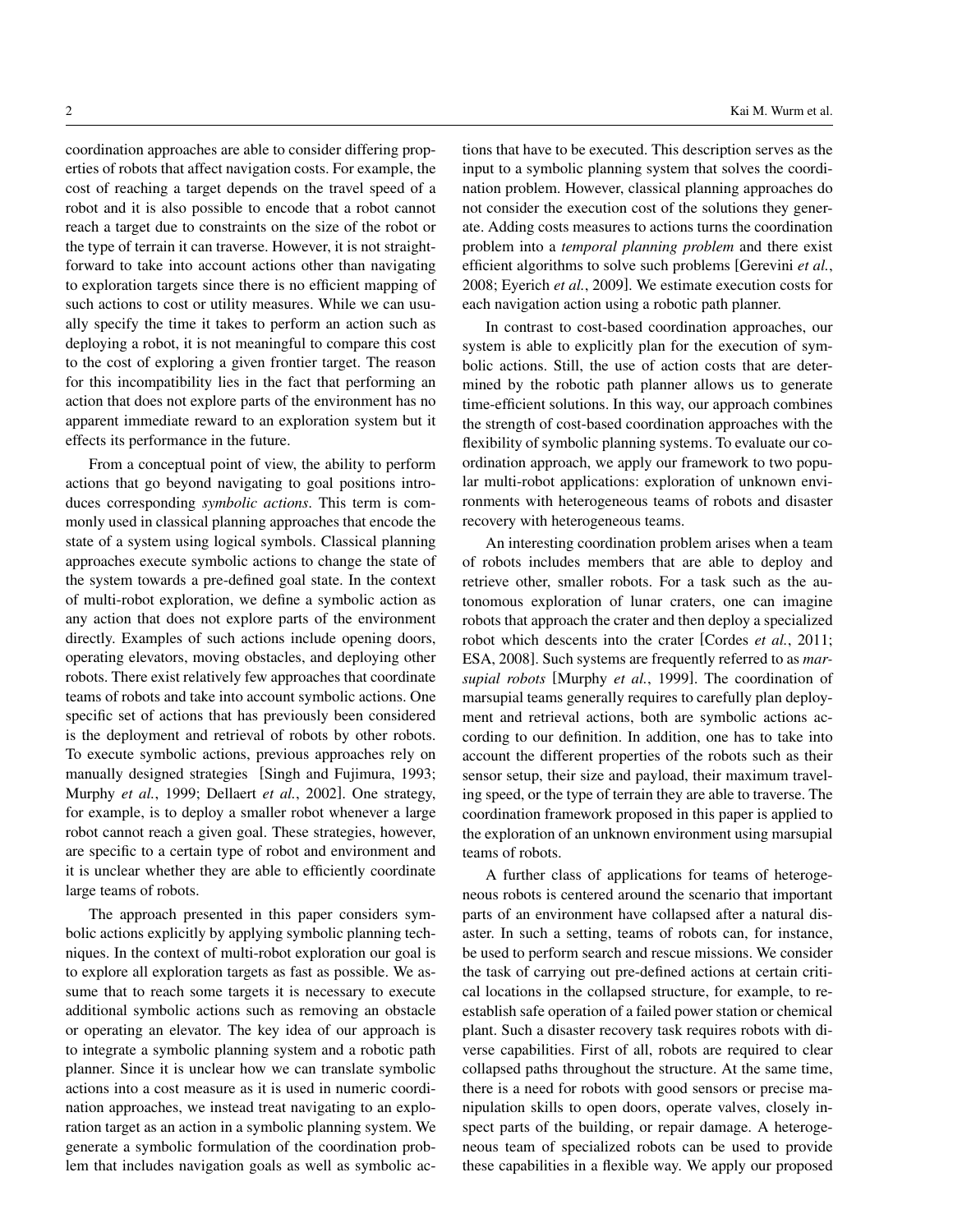framework to coordinate a team of exploring and clearing robots in a simulated disaster scenario. In addition to exploratory navigation actions, we explicitly plan for symbolic clearing actions.

Both application scenarios serve as motivating examples for this work. We developed and implemented a coordination approach for both applications and compared our approach to ad-hoc extensions of cost-based numeric coordination approaches. As we will show in the evaluation, our approach produces significantly better plans leading to a decrease in both the overall runtime and the sum of traveled distances. Additionally, we applied our approach to coordinate a real-world heterogeneous robotic system.

This paper extends our previous work [Wurm *et al.*, 2010] in several ways. First, it provides an additional application of our approach in the context of disaster recovery. It furthermore contains an extended experimental evaluation. Additionally, we describe an application realized with a realworld heterogeneous robotic system. We finally include a description of temporal planning from a robotics perspective and discuss strengths and limitations of its application in robotics.

The remainder of this paper is organized as follows. After discussing related work, we give a short introduction to temporal planning. In Section 4, we give a general description of our coordination framework and its components. We describe a specific application for exploration with marsupial robots in Section 5. In Section 6, we present a further application of our framework in the context of disaster recovery. Our experimental evaluation is presented in Section 7. Finally, strengths and limitations of the proposed approach are discussed in Section 8.

# **2 Related Work**

When multiple robots explore an unknown environment the coordination strategy has the biggest influence on the performance of the system. Coordination methods for homogeneous teams, in which all members are equipped equally, have been studied extensively in the past. In those cases, the coordination task is often formulated as an assignment problem. Such approaches assign robots to exploration targets based on a suitable cost measure.

Several methods have been presented to determine an assignment of robots to exploration targets. Most methods determine targets by extracting the frontier between explored and unexplored areas. This target generation approach was introduced by Yamauchi [1997] who also proposed a decentralized multi-robot coordination technique that assigns each robot to the nearest frontier [Yamauchi, 1998]. The drawback of this coordination method is that several robots can be assigned to the same target.

To improve the overall performance, later approaches introduced techniques to avoid redundant work. Zlot and colleagues [2002] proposed an architecture in which the exploration is guided by a market economy. They consider sequences of potential target locations for each robot and trade tasks between the robots using single-item first-price sealedbid auctions. Such auction-based techniques have also been applied by Berhault *et al.* [2003] to assign robots to bundles of targets so that synergy effects between targets are exploited.

Burgard *et al.* [2005] presented an iterative assignment method based on the estimated cost of reaching a target. It additionally considers visibility constraints between targets. Ko *et al.* [2003] and Stachniss [2009] presented algorithms that use the Hungarian method to compute the assignments of robots to exploration targets. In a previous work, we presented approaches that use semantic information [Stachniss *et al.*, 2009] and segmentations of the environment [Wurm *et al.*, 2008] for improving coordinated exploration. By assigning robots to unexplored segments instead of frontier targets, a more balanced distribution of the robots over the environment is achieved and the overall exploration time is reduced.

Heterogeneous teams of robots consist of robots with different abilities. An early approach towards coordination of heterogeneous robot systems during exploration was presented by Singh and Fujimura [1993]. In this approach, if a robot is too big to pass through a narrow passage, other robots are informed about this task. A system for mapping with heterogeneous robots was introduced by Grabowski and Navarro-Serment [2000]. Coordination, however, is performed manually in their approach. Howard *et al.* [2006] presented an approach to coordinate large teams of heterogeneous robots. In their experiments, a small number of sophisticated robots explored an environment and a large number of simple sensor robots was then deployed to serve as a distributed sensor network.

Whenever small robots with low traveling speeds or limited power resources are used in a heterogeneous robot team, it is advantageous to have larger robots transport the smaller ones to avoid a serious penalty in exploration time or power consumption [Murphy *et al.*, 1999]. The larger carrier robots are frequently referred to as *marsupial robots*. One of the first physical implementation of a marsupial system was presented by Murphy *et al.* [1999] who also described ad-hoc methods to deploy the smaller robot. Kadioglu and Papanikolopoulos [2003] presented a further physical implementation of a marsupial system. Rybski *et al.* [2000] developed strategies to use marsupial systems for surveillance. In their approach, small scout robots are deployed by the marsupial robot to monitor individual rooms. Dellaert *et al.* [2002] deployed a team of legged robots using a carrier robot in a rescue scenario. Denner and Papanikolopoulos [2007] presented a deployment method for marsupial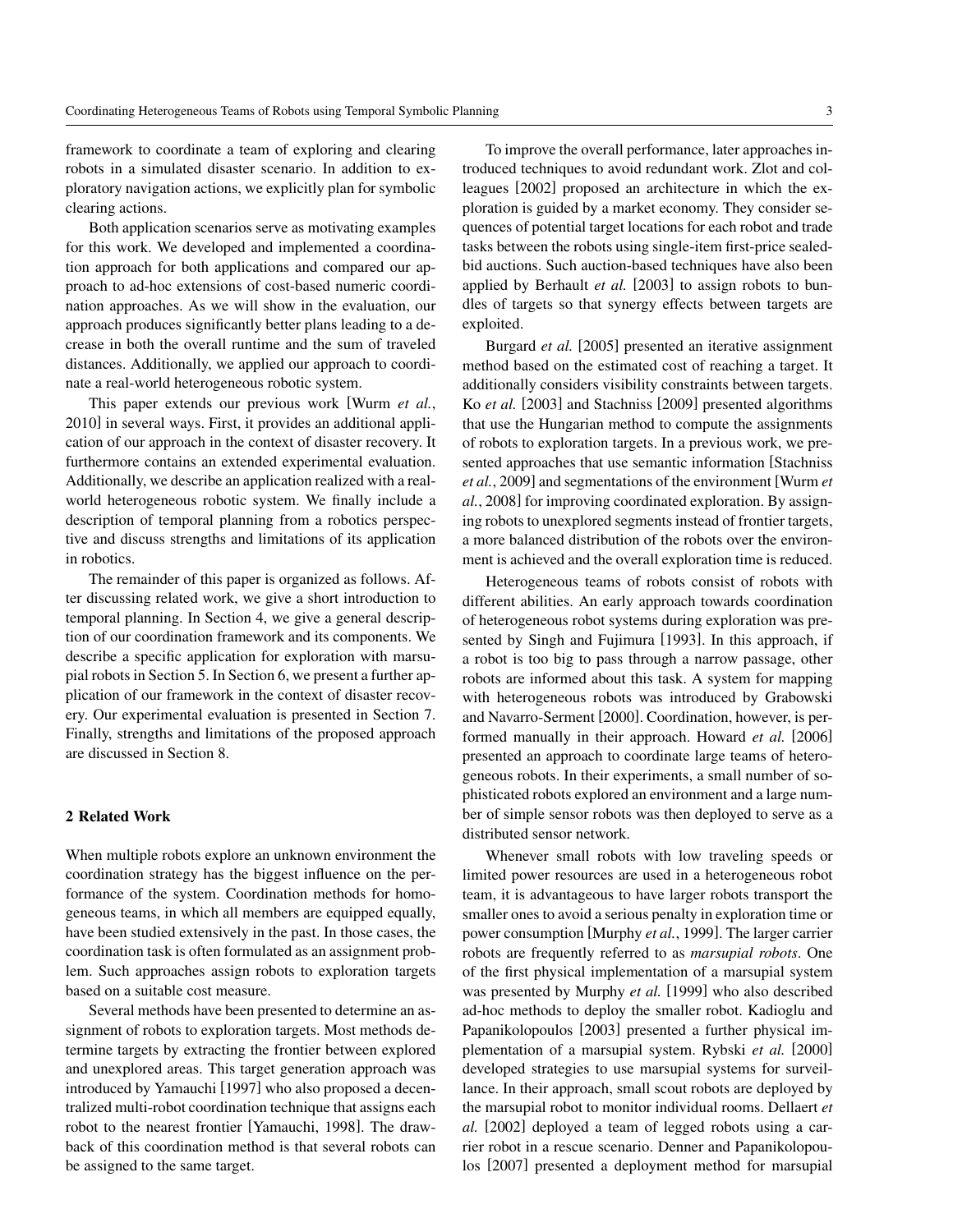teams that explicitly considers power constraints. In all of the previously described exploration systems, deployment and retrieval of robots in marsupial teams is determined by handcrafted methods. In contrast to that, the approach presented in this chapter explicitly takes these symbolic actions into account when coordinating the exploration.

The approach presented in this paper employs domain independent planning techniques to coordinate multiple robots. Domain independent planning is a sub-field of artificial intelligence that has been investigated thoroughly [Fikes and Nilsson, 1971; Bylander, 1994; Erol *et al.*, 1995] using methodes like action graphs [Gerevini and Serina, 1999], planning as satisfiability [Kautz and Selman, 1992] and heuristic state-space search [Bonet and Geffner, 2001].

A classical planning problem consists of a set of statevariables with finite domains, an initial state, a set of actions and a goal condition. An action is defined by a precondition and its effects, which is a set of variable assignments. A solution for a classical planning problem is then defined as a finite sequence of actions that leads from the initial state to a goal state. There exist several efficient planning systems for classical planning problems [Bonet and Geffner, 2001; Hoffmann and Nebel, 2001; Chen *et al.*, 2006; Helmert, 2006; Richter and Westphal, 2010].

In multi-robot coordination, actions need to be executed concurrently and they usually have variable durations. These temporal constraints cannot be handled by classical planning approaches and constitute a new class of problems. The task of finding solutions to these problems is known as temporal planning and several efficient approaches have been presented [Gerevini *et al.*, 2008; Eyerich *et al.*, 2009]. The predominant approach of solving temporal planning problems is forward search with a search guidance function using A<sup>∗</sup> or similar algorithms. Most approaches support the use of numerical state variables. In contrast to binary and multi-valued state variables, numeric state variables have an infinite continuous value domain. While numeric state variables lead to undecidability even when used in a very limited form [Helmert, 2002], they are considered to be of high importance when modeling real world domains. Temporal planning is more complex than classical planning, which is PSPACE-complete [Bylander, 1994]. Although the general problem of temporal planning is EXPSPACE-complete, wide classes are still in PSPACE [Rintanen, 2007].

While temporal planners generate sequences of abstract actions, most real-world applications in robotics require explicit motion commands that can be executed by the robots. For this reason, a number of approaches have been proposed that integrate other reasoners, such as motion planners, to generate low-level actions. The work by Cambon *et al.* [2009] focuses on the integration of manipulation planning with a symbolic planner. Kaelbling and Lozano-Perez [2011] address the problem of successor generation



**Fig. 1** An exploring robot (e) has to explore both targets  $t_1$  and  $t_2$ . The path to  $t_1$  is blocked at  $b_1$  (dashed line). A clearing robot (c) can clear the blockade.

during planning. They use so called suggesters that provide, for example, new motion paths or goal locations. The work described in this chapter uses the planner TFD/M [Dornhege *et al.*, 2009], a variant of the temporal fast downward planning system originally developed by Eyerich *et al.* [2009]. TFD/M provides a generic interface for the integration of external modules that compute the values of state variables, action costs, and numerical effects during the planning process using sub-processes. By means of these sub-processes, we combine temporal planning with path planners traditionally used for robot navigation and coordination. The work by Gregory *et al.* [2012] uses modules during planning to evaluate not only predicates, but also terms in first order logic.

Autonomous disaster recovery in partially known environments, as introduced in this chapter, has not been studied in depth. An auction-based coordination method as well as a method based on genetic algorithms is presented by Jones *et al.* [2011]. In their work, they coordinate a simulated team of fire trucks and bulldozers leading to a coordination problem that is similar to the disaster recovery domain considered in this chapter. In contrast to our approach, however, blockades are assumed to be known beforehand. It is unclear, how this approach can be extended to partially known environments. Koes *et al.* [2005] described an approach that employs mixed integer linear programming (MILP) to coordinate a heterogeneous team in a search and rescue scenario. In this domain, disaster victims need to be found and identified in a known environment. This task involves assigning robots with different capabilities to appropriate tasks. Similar to our approach, path costs between target locations are explicitly taken into account using a robotic path planner. The static nature of the environment, however, allows all paths to be pre-computed for the entire runtime. Such a precomputation is not possible in the case of partially known environments.

# **3 Temporal Planning**

Our approach employs a symbolic planning system to compute actions for a team of robots. Algorithms for classical domain independent planning generate plans that consist of sequences of actions. There is a substantial body of literature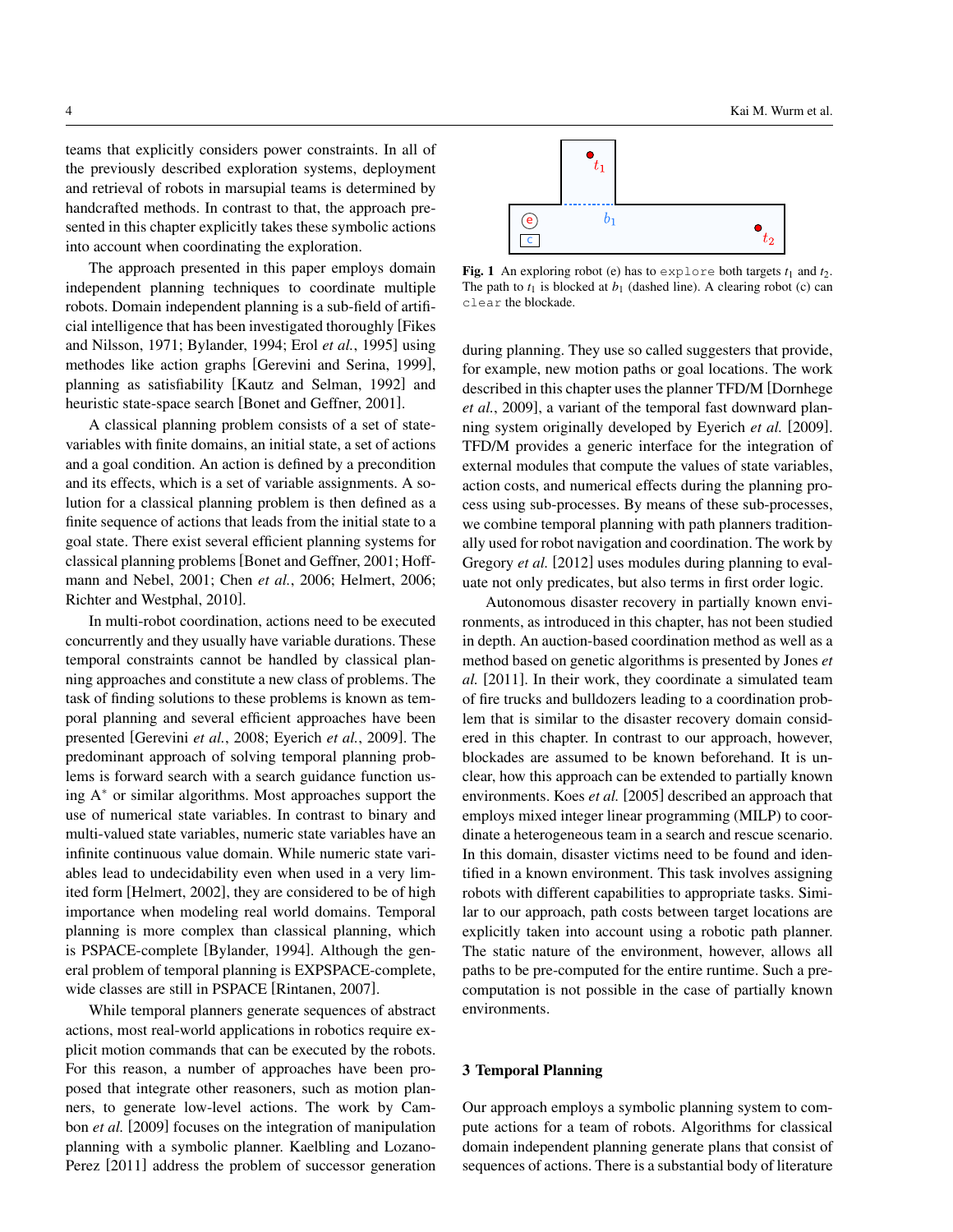on this topic and a description of planning algorithms can, for example, be found in [Russell and Norvig, 2010]. In contrast to these classical planners, temporal planning systems explicitly allow for concurrent actions. Consider the initial state of the simple planning problem shown in Fig. 1. The environment contains two targets  $t_1$  and  $t_2$  and two robots *e* and *c*. The task is to explore both targets using robot *e*. Robot  $c$  can clear the blockade  $b_1$  using the action (clear c b1) and robot *e* can explore targets using, for example, the action (explore e t2). Target  $t_1$  is blocked by  $b_1$ and cannot be explored initially.

A classical planner is able to produce a sequence of actions that solves the problem of exploring all targets. For example the following plan is a valid solution:

```
(clear c b1)
(explore e t2)
(explore e t1)
```
This, however, is not the best solution to the task. The first two actions are not dependent on each other, so they can be executed in parallel. Temporal planning allows to express such concurrent actions and would result in the following exemplary plan

| $0.0$ : (clear c b1)       | $\lceil 1.2 \rceil$ |
|----------------------------|---------------------|
| 0.0: (explore e t2) [2.0]  |                     |
| 2.0: (explore e t1) [1.8], |                     |

where the actions are preceded by the start time and the durations of actions are given in square brackets. For example, (explore e t2) starts at time 0.0 and takes 2.0 time units to complete.

In our approach, we define temporal planning problems using PDDL 2.1 [Fox and Long, 2003], which is a language for defining planning problems and allows for durative actions. Durative actions are an extension of classical planning actions. In addition to conditions and effects they allow the problem description to specify an execution time. Note that solutions to temporal planning problems do not define a strict sequence of actions but merely a partially ordered set and especially that actions might be executed in parallel.

In realistic planning problems, there will be restrictions on which actions can be executed in parallel and which actions have to be completed before another action can be started. These restrictions are modeled as conditions. More precisely, a condition is defined as a tuple  $(C_+, C_+, C_-)$ , where  $C_{\vdash}$  is a start condition that must hold at the start time of the action, *C*<sup>⊣</sup> is an end condition that must hold at the end of the action and  $C_{\leftrightarrow}$  is an overall condition that must hold during the execution of the action.

The effects of durative actions are specified in a similar way. An effect is defined as a tuple  $(E_{\vdash}, E_{\dashv})$ , where  $E_{\vdash}$  is a start effect that is applied at the start of the action and *E*<sup>⊣</sup> is an end effect that is applied at the end of the action. For

more details on the definition of temporal planning tasks we refer to the work of Eyerich *et al.* [2009].

When coordinating a cooperative team of robots, specific tasks are assigned to individual robots. In most domains, robots work in parallel. Still, their actions might depend on each other, for example, when a robot is clearing a path for another robot. Coordination problems that include such cases can only be solved efficiently when the concurrency of the domain, but also interdependencies of robot tasks, are accounted for. Temporal planning allows for the specification of such conditions and is therefore well suited for multi-robot coordination.

# 3.1 Planning Domain Definition Language

A wide range of problem types can be modeled as a general planning problem, ranging from transportation problems and single-player games to general combinatorial problems. In recent years, the Planning Problem Definition Language (PDDL) [Fox and Long, 2003] has been established as the prevalent planning language.

To generate a PDDL task description, one needs to define (i) the objects involved in the planning process, (ii) the predicates that define the state of the planner, (iii) actions that change the state, and (iv) a start state and a goal condition. We will give several examples of PDDL statements in the following sections. The PDDL description then forms the input to symbolic planners.

In our approach, PDDL is used to encode the coordination problem that has to be solved in a multi-robot system. Based on this description, the temporal planner computes concurrent actions for the team of robots. We use PDDL/M [Dornhege *et al.*, 2009], an extension to PDDL that allows for the definition of external module calls. Using this method, we combine symbolic planning and a robotic path planner in our approach (see Section 3.3).

## 3.2 The TFD/M Planning System

TFD/M is a domain-independent progression search planner developed by Dornhege *et al.* [2009]. It extends the temporal planner framework Temporal Fast Downward (TFD) by Eyerich *et al.* [2009]. TFD in turn is based on a classical planning system called Fast Downward that was developed by Helmert [2006]. TFD extends the original system to support durative actions and numeric expressions while TFD/M adds support for external modules.

TFD/M solves a planning problem in three phases: First, the PDDL planning task is translated from its original encoding into a more concise representation using finitedomain variables. This is used by the planner to guide the search by employing hierarchical dependencies between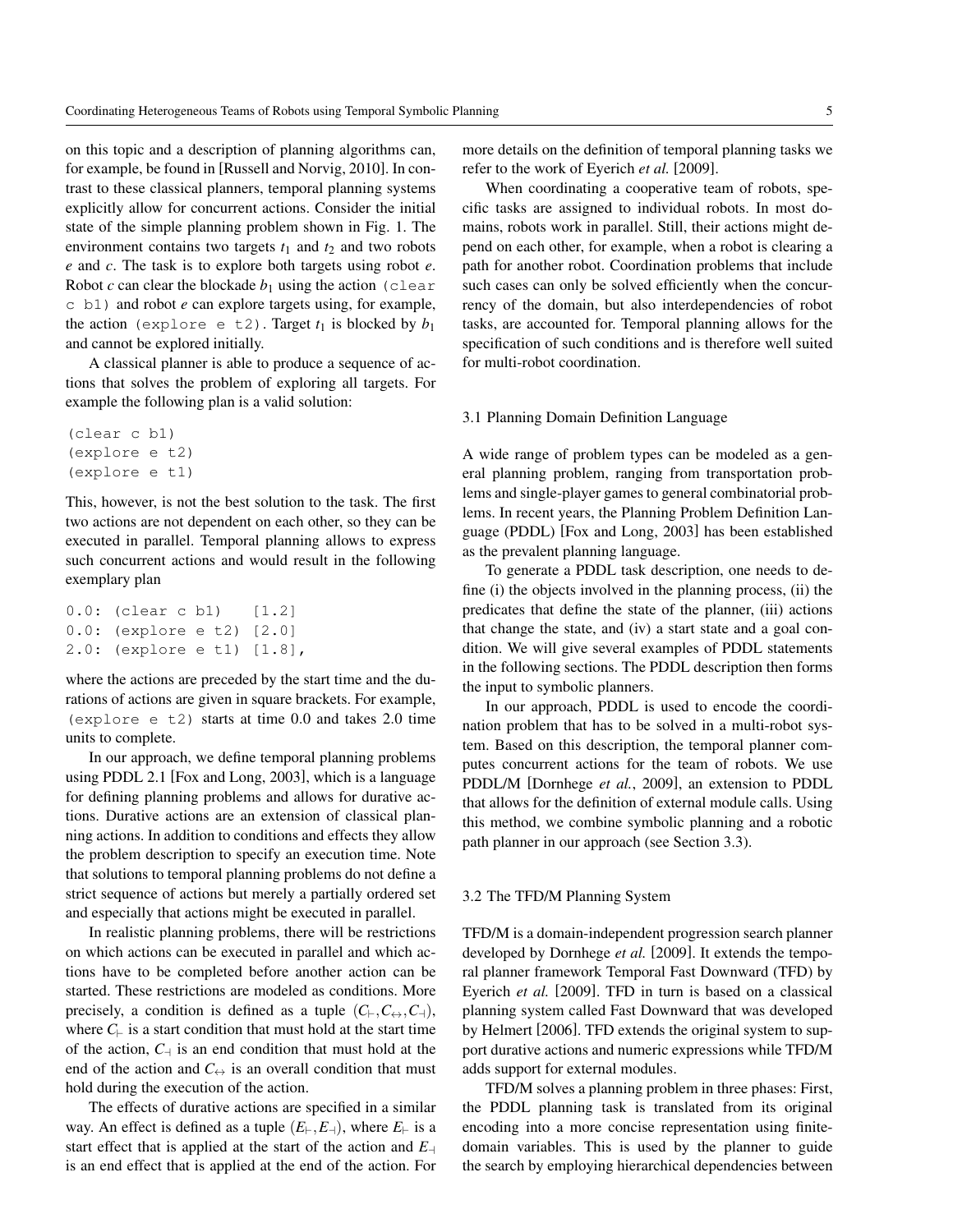state variables and leads to an increased search performance. In the second step, efficient internal data structures are generated that are used by the search component and the search guidance function. The most important ones are *domain transition graphs* for each variable that encode how state variables can change their values and the *causal graph* that represents the hierarchical dependencies between different state variables. Finally, a best-first progression search is performed, guided by a numeric temporal variant of the context-enhanced additive method [Helmert and Geffner, 2008].

In contrast to several other temporal planning systems, TFD/M does not decompose the search into an action selection phase and a scheduling phase but searches directly in the space of time-stamped states. This usually leads to plans of significantly higher quality [Eyerich *et al.*, 2009]. Note, however, that the first plan that is generated by this method is not necessarily optimal. This is because the search guidance function is inadmissible, in other words, it does not guarantee an underestimation of the true execution cost of a plan.

TFD/M is implemented as an anytime algorithm that does not terminate after the first solution is generated. It produces a potentially non-optimal solution quickly and then prunes the search space to those time-stamped states which can potentially be extended to solutions with a lower overall duration. If all states in the resulting state space are expanded, the produced solution is guaranteed to be optimal.

## 3.3 Semantic Attachments in TFD/M

TFD/M features semantic attachments that are a means of evaluating components of the planning task externally. This is implemented as a module interface for predicates, numerical effects, and durations. In our coordination algorithm, semantic attachments are used to specify durations of actions in the planning task description. Consider, for example, the following module specification:

(costClear ?r - robot ?b - blockade cost costClear@libcost module.so)

This defines a semantic attachment for cost computation (indicated by the cost keyword) and is used to specify the duration of actions. It has two parameters, a robot *r* and a blockade *b*. To define a semantic attachment, a function call is provided that performs the actual computation externally (here, costClear@libcost module.so).

We can now use the semantic attachment defined above to specify the duration of actions. The clear action in the initial problem (see Fig. 1), for example, can be defined in the following way:

```
(:durative-action clear
:parameters (?c - clearer ?t - blockade)
:duration (= ?duration [costClear ?c ?t])...
```
Note that the use of a semantic attachment is indicated by squared brackets in the definition. For further details on the implementation of semantic attachments in forward chaining state space planners such as TFD/M, we refer the reader to our previous work [Dornhege *et al.*, 2009].

When the planner expands actions in the planning phase, it detects semantic attachments and executes the associated dynamic library calls. These external calls compute the appropriate action costs. They are made exaclty at the same time that a planner without modules would acquire the value from the internal state. In our approach, for example, the cost of navigation actions are computed by a robot path planner.

In the general case, those module calls can influence the complexity of the system. Wide classes of temporal planning problems lie in PSPACE, while temporal planning is EXPSPACE-complete [Rintanen, 2007]. The scenarios in this paper belong to those classes, as they do not allow the same action to overlap with itself. This means, that as long as the sub-problem solved by a single module call is in PSPACE, the complete system will retain its complexity. This is due to the fact that module calls depend only on the planner state, but not on other module calls. Thus, once a module call is finished, its memory can be freed and therefore no space is accumulated in memory. The numeric planner used in this work fulfills this condition as it only accumulates a polynomial amount of states – the grid cells.

# **4 Coordination of Heterogenous Teams of Robots Using Temporal Planning**

In the following, we will describe our coordination framework for heterogeneous teams of robots. We assume that to solve a given task, the robots have to move in the environment and additionally need to perform symbolic actions. In this context, symbolic actions are defined as actions that change the state of the overall system but whose primary purpose is not to change the position of the robots. Numeric coordination approaches usually consist of a method to evaluate the utility of navigation goals and a target assignment technique. Since it is unclear how we can translate symbolic actions into a utility measure as it is used in numeric coordination approaches, we instead treat navigating to an exploration target as an action in a symbolic planning system. In our approach, the target evaluation and assignment modules of numeric approaches are replaced by a temporal symbolic planner, a method to generate a problem description for this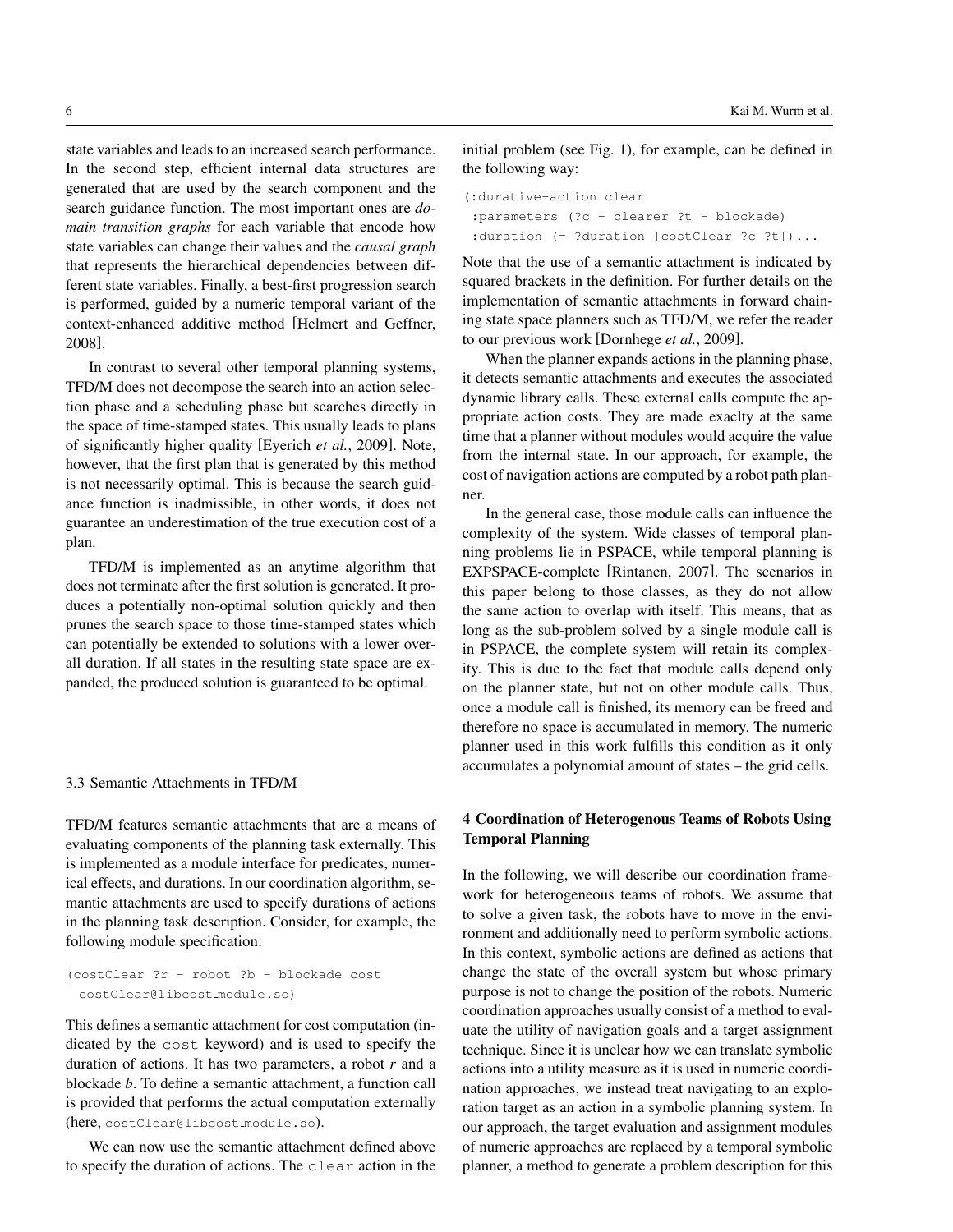

**Fig. 2** This figure shows an overview of the coordination system. Solid arrows mark the control flow and dashed arrows represent data passed between modules.

planner and a numeric path planner that is used to estimate the path costs of navigation actions.

The architecture of our system is illustrated in Fig. 2. In our approach, we assume global and unlimited communication between the robots and thus employ a centralized coordination approach. Furthermore, all robots are assumed to know their individual position. The team of robots provides the sensor data and states of the platforms, such as their positions, current actions and navigation goals, to our centralized coordination system. We use the sensor measurements and poses of the robots to build a grid map of the environment. From this map, we extract locations that are relevant for coordination. In an exploration task, relevant locations would be exploration targets that can, for example, be determined using the frontiers approach [Yamauchi, 1997]. To execute symbolic actions we furthermore extract positions at which the actions need to be executed. If some of the robots were able to open doors, for example, we would determine the positions of doors in the map.

We solve the coordination problem of assigning actions to the robots using the temporal symbolic planning system TFD/M. From the current state of the robots and the locations we extracted from the map of the environment we generate a problem description in PDDL. This description serves as the input for the planner. Since the goal is to solve the given task as fast as possible, we need to consider the costs of traveling to navigation goals. To this end, we make use of the modular interface of TFD/M to call a numeric path planner for mobile robots. The numeric planner returns the estimated path cost of reaching a goal position from a given start position. Based on these estimates, the temporal planner is able to compute an efficient plan that solves



**Fig. 3** Example of a marsupial robot team. A versatile but slow legged platform is deployed by a faster wheeled robot. Courtesy of DFKI Robotics Innovation Center.



**Fig. 4** An exploring robot (white circle) has to choose between three possible actions: explore target *t*1, explore target *t*3, or deploy a smaller robot at  $m_1$  to let it explore  $t_2$  in the red area that it cannot explore itself.

the mission goal. From the solution of the symbolic planner, we extract actions and send them to the robots. The loop depicted in Fig. 2 is executed constantly: Whenever new information about the environment arrives, for example, new sensor data is perceived or one of the robots reaches a target, we replan.

Some of the modules in our coordination framework are specific to the application. Depending on which actions the robots are able to perform, we need to adapt the PDDL description of the coordination problem. The possible actions furthermore influence which locations we need to extract from the map. In the following, we will present two applications and describe how to adapt the framework to them.

## **5 Coordination of Marsupial Teams**

In the first application, we use our planning framework to coordinate a team of marsupial robots. In such a team, one group of robots, the *carriers*, are able to carry, deploy and retrieve a group of other robots, the *rovers*. An example of a real carrier and rover robot is depicted in Fig. 3. Here, a versatile but slow legged platform is deployed by a faster wheeled robot.

We assume that carriers and rovers have different navigation capabilities and that certain areas of the environment can only be explored by the rovers and others only by the carriers. We furthermore assume that the robots are able to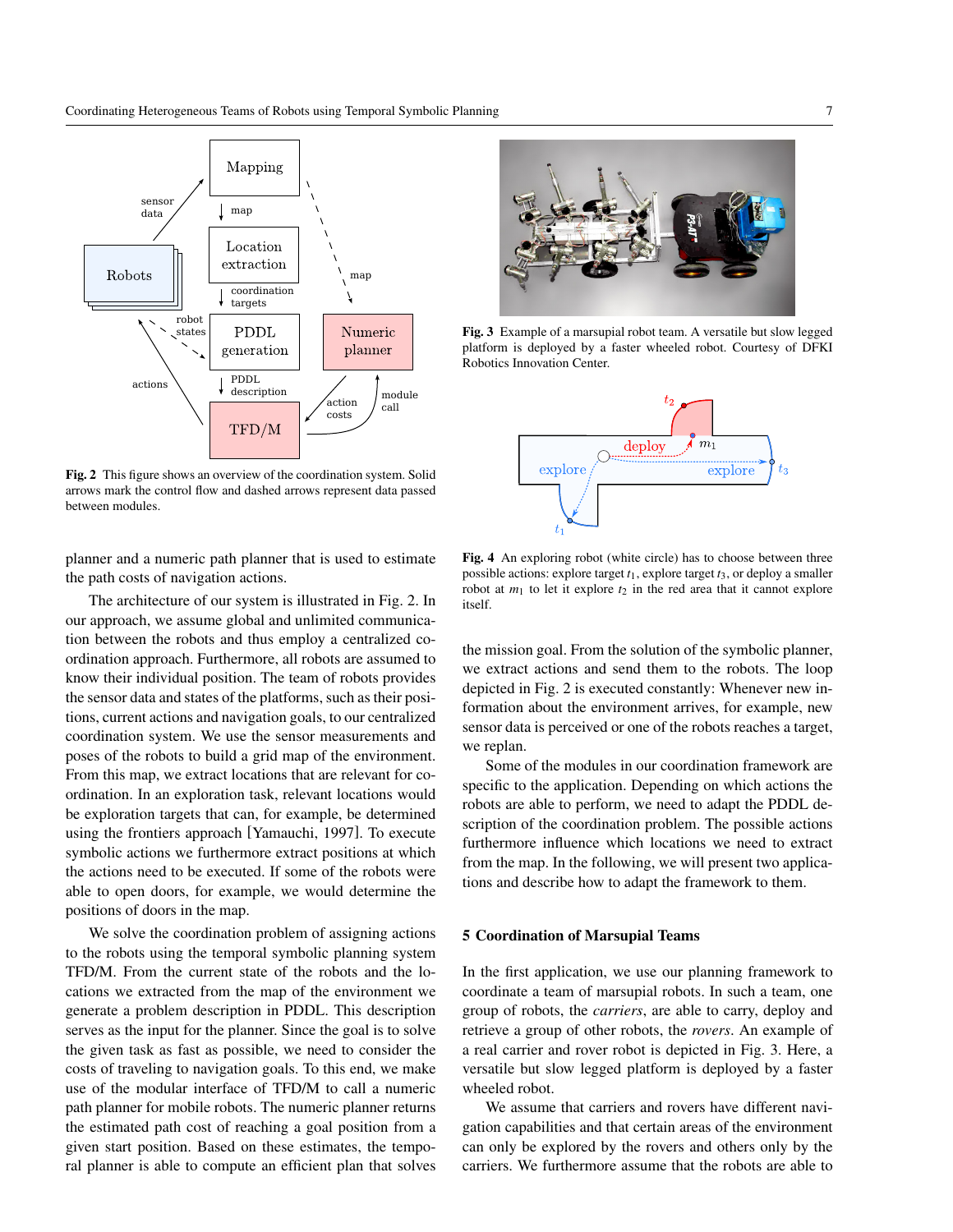

**Fig. 5** Example of the costs that have to be considered. Dotted lines illustrate the estimated path costs between the robot at position *p* and the different target positions  $t_i$ , the costs between meeting points  $m_i$ and robot or targets positions, and costs between target positions. For the sake of better visibility, we did not display all costs in this figure.

determine which areas are traversable by which robot based on their sensor observations, for example based on techniques developed in our previous work [Wurm *et al.*, 2009].

In our experiments, a marsupial team consists of *n* carrier robots, where each carrier initially carries *m* rover robots. The goal is to completely explore the environment, that is, to cover the traversable area with the sensors of the robots. Fig. 4 depicts a situation where a carrier has to choose between exploring the environment itself and deploying a rover in an area that it cannot reach. This illustrates the key challenges that the coordination method faces: It needs to generate exploration targets, to assign robots to those targets, and to schedule deployment and retrieval actions.

# 5.1 Target Locations and Cost Estimation

To identify potential target locations, a set of exploration targets *T* is generated from the partially explored grid map. In addition to this, a set of meeting points *M* is determined. These meeting points are situated at the border between those parts of the environment that can only be traversed by the rovers and the parts that can only be traversed by the carriers. They are used for deployment and retrieval of the rovers (see Fig. 5 for an illustration). To determine the targets and meeting points a frontier extraction algorithm is used as first described by Yamauchi [Yamauchi, 1997].

There are two basic types of actions a carrier can perform: exploring a target or visiting a meeting point to deploy or retrieve a rover (see Fig. 4). While deployment and retrieval are assumed to have constant costs, the cost of traveling between two locations in the environment is defined as the estimated travel time of a given robot. This cost depends on the path length as well as on the traversability constraints and travel speed of the corresponding robot. Let *type* be a robot type (here: carrier or rover), *x* a location in the environment and  $t \in \{T \cup M\}$  a target. We define the cost for



Finally, the exploration task is assumed to be completed as soon as the set of exploration targets *T* is empty.

# 5.2 Formulating the Exploration Problem as a Temporal Planning Problem

To apply the coordination approach described above, we need to encode the coordination problem that arises in a given situation as a PDDL description. First, we define which types of objects are involved. In the exploration scenario, possible objects are robots that can be either rovers or carriers and locations that can be meeting points or exploration targets. The corresponding PDDL statements are given in Fig. 6 (left). Second, we specify the predicates that are used to define the state. The major predicates we use to describe the exploration problem are

(at  $?r$  - robot  $?x$  - location),

which describes that the robot *r* is at position *x* and

(on ?e - rover ?c - carrier)

which is used to determine whether a rover *e* is docked at a carrier *c*. For each target  $t \in T$ , we also define if it has been explored

(explored ?t - target).

Additionally, we use a numeric state variable

```
(num docked ?c - carrier)
```
that keeps track of the number of rovers that are docked at a carrier *c*.

Third, the actions that change the state are provided. We define four actions, namely dock, undock, move, and explore. The actions dock and undock are used to deploy or pick up a rover. They require that the carrier and the rover are at the same meeting point, which is ensured using the at predicate. For docking, the number of docked rovers has to be lower than the carrier's capacity and the action changes a rover's state from being at a meeting point to being on a carrier (encoded using the on predicate).

The other two actions move and explore model the possible motions of the robots. The move action moves a robot to a meeting point for deployment or retrieval while the explore action moves the robot to a target and explores it. To define the duration of the move and explore actions, we employ the module interface of the temporal planner. Instead of specifying a constant duration or a fixed formula, we call an external module that determines the duration of the action. In our setting, the external module is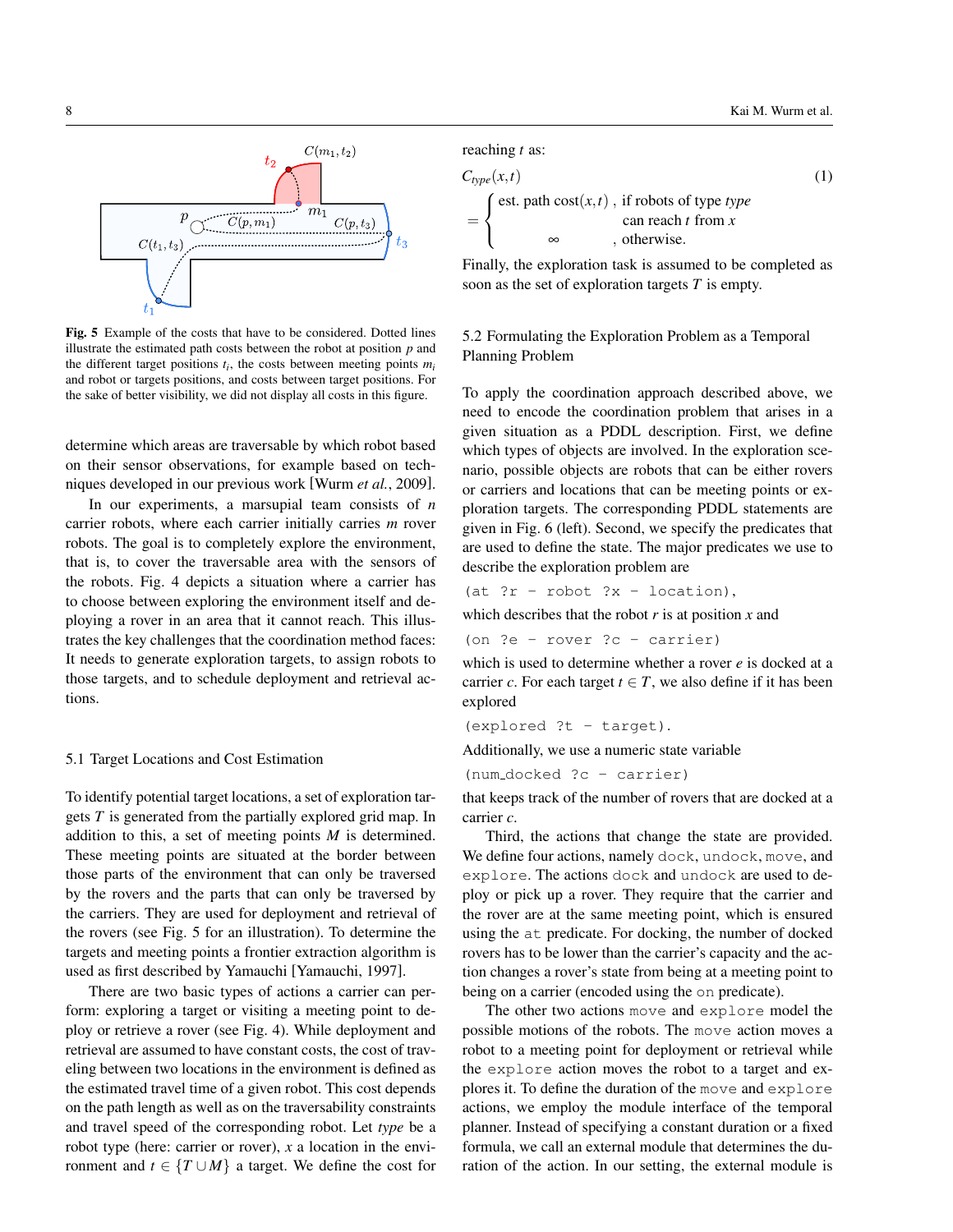```
(:types
 robot
 carrier rover - robot
 location
 target meeting - location )
(:predicates
  (at ?r - robot ?x - location)
  (on ?e - rover ?c - carrier)
  (explored ?t - target)
  (can_explore ?r - robot ?t - target))
                                           (:durative-action explore
                                             :parameters (?r - robot
                                                ?s - location ?g - target)
                                             :duration (= ?duration
                                               [pathCost ?r ?s ?g])
                                             :condition (and (at start (at ?r ?s))
                                                (at start (not (explored ?g)))
                                                (at start (can_explore ?r ?g)) ... )
)
                                             :effect
                                               (and
                                                 (at start (not (at ?r ?s)))
                                                 (at end (at ?r ?g))
                                                 (at start (explored ?g))
                                                 ... ))
                                                                                       (:init
                                                                                       (at robot0 p)
                                                                                         (on robot1 robot0)
                                                                                        (can_explore robot0 t1)
                                                                                         (can_explore robot1 t2)
                                                                                         (can_explore robot0 t3)
                                                                                       (:goal (and
                                                                                         (explored t1)
                                                                                         (explored t2)
                                                                                         (explored t3)
                                                                                       ))
```
**Fig. 6** Examples of PDDL definitions. Left: definition of the types and predicates used in the coordination domain. Middle: definition of the explore action. Right: example that shows how to specify the current state of the world for the TFD/M planner (see illustration shown in Fig. 4).

realized by an efficient path planner for mobile robots that plans the optimal trajectory of the robot to the given target location based on the current occupancy grid map constructed by the robots so far. Fig. 6 (middle) depicts the PDDL statements that describe the action explore. The term[pathCost ?r ?s ?g] represents the call to the external module. In our current implementation, we use Dijkstra's algorithm for cost estimation as it allows to efficiently compute the path cost from a given start position to all goal positions. Finally, the initial state of the current planning procedure and the goal state are specified. For the situation depicted in Fig. 4, this is exemplified in Fig. 6 (right).

#### **6 Coordinated Disaster Recovery**

As a further application of the coordination approach described in Section 4, we investigate teams of robots that operate in a disaster recovery scenario. More specifically, we assume that a known building is partially collapsed so that paths within the building are blocked at unknown positions. The goal is to visit a given set of targets in the building using a team of robots. In a real world application, the robots could, for instance, provide high-resolution views of the situation, close a set of valves, or deploy a set of beacons. We assume that there are two types of robots: *exploring robots* that visit targets by performing a specific action at a given location and *clearing robots* that are able to clear blocked paths. Both types of robots are able to detect blockades using their sensors. All robots are provided with a map of the environment that includes the mission targets. This prior map does not, however, include blocked paths.

The key challenge in this scenario is to coordinate the team of robots so that the exploring robots do not waste time by waiting for blocked paths to be cleared. An illustration of a typical situation in this problem domain is given in Fig. 1.

## 6.1 Target Locations and Cost Estimation

The initial mission map includes all target locations that have to be visited. These locations are extracted by the coor-

dination module and stored in a set  $T = \{t_1, \ldots, t_n\}$ . Whenever a target is visited by one of the exploring robots, it is removed from the set *T* and the mission map.

While the robots navigate in the environment they update their maps using their sensors. Whenever a blockade *b* is sensed, this information is distributed to all other robots. The central coordinator keeps track of blockades in a set  $B = \{b_1, \ldots, b_m\}$  which is used to coordinate the clearing robots.

Furthermore, the coordination system maintains a representation of the environment that is composed of the prior building map and the set of blockades sensed by the robots. This map is used by the robot path planner to plan collision free paths for the team of robots and to estimate travel costs during target assignment. It estimates path costs from a location *x* to a target  $t \in \{T \cup B\}$  according to

$$
C(x,t)
$$
\n
$$
= \begin{cases}\n\text{est. path } \text{cost}(x,t), \text{ path from } x \text{ to } t \text{ traversable} \\
\infty, \text{ path blocked.}\n\end{cases}
$$
\n(2)

This is an optimistic estimate, as we do not assume any knowledge about where blockades may appear. When a probabilistic model of blockades is given the path planning problem can be formulated as the Canadian Traveller's Problem [Papadimitriou and Yannakakis, 1991]. There exist efficient methods to solve this problem [Eyerich *et al.*, 2010] that can be used for the path cost estimation. Note, however, that in our formulation blockades can be cleared and thus this estimate would also not be optimal.

A disaster recovery mission is considered completed as soon as the set of targets *T* is empty, that is, all of the targets have been visited by an exploring robot.

## 6.2 Formulation as a Temporal Planning Problem

To apply our coordination approach to the disaster recovery problem described above, we encode the system's state and possible actions using PDDL statements. This PDDL description then serves as input to our coordination algorithm as depicted in the system overview in Fig. 2.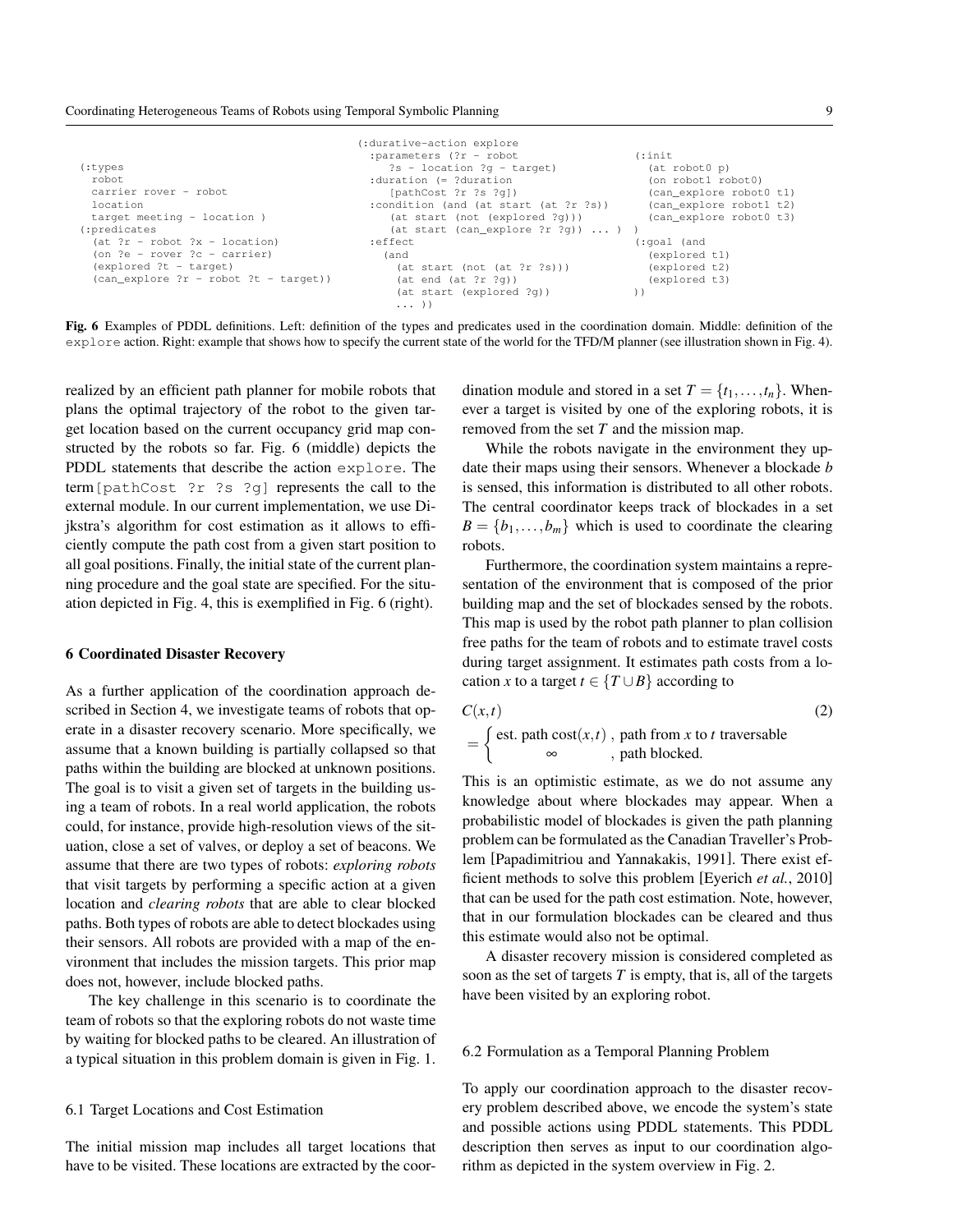```
(:types
 robot - object
 clearer explorer - robot
  location - object
 free_location - location
 mission_target - free_location
 blockade - location)
(:predicates
    (at ?r - robot ?x - location)
    (cleared ?t - blockade)
    (explored ?t - mission_target))
                                         (:durative-action explore-from-blockade
                                           :parameters (?r - explorer ?s - blockade ?g - mission_target)
                                           :duration (= ?duration [pathCost ?r ?s ?g])
                                           :condition (and (at start (at ?r ?s)) (at start (not (explored ?g)))
                                              (at start (not (= ?s ?g))) (at start (cleared ?s)) )
                                           :effect
                                             (and
                                               (at start (not (at ?r ?s)))
                                               (at end (at ?r ?g))
                                               (at start (explored ?g)) ))
```


First, we define which types of objects are involved. In this scenario, the relevant objects are the robots that can be either exploring robots or clearing robots and the map locations that can be mission targets or blockades. Fig. 7 (left) shows the corresponding PDDL statements. Second, we specify the predicates that we use to define the problem states. The state in the disaster recovery problem can be specified using

(at ?r - robot ?x - location)

which describes that the robot *r* is at position *x*,

(cleared ?b - blockade)

which describes that blockade *b* has been cleared, and

(explored ?t - mission target)

which describes that mission target *t* has been visited by an exploring robot.

Third, we provide the actions that change the state of the system. There are four kinds of movement actions: We distinguish between actions that explore a mission target and actions that have a goal position other than a mission target. We furthermore differentiate actions whose start location is a blockade and actions that start at a location in free space. As an example, the PDDL definition given in Fig. 7 (right) defines a movement action that explores a target starting from a blockade. It can be seen, that movement actions which start at a blockade require the blockade to be cleared before execution. All movement actions require the robot to be at the start location and result in the robot being at the goal location. The costs of these actions are defined as the estimated path costs and are determined via the modular interface much the same as in the marsupial exploration scenario. The goal location of all exploration actions is a mission target *t*. Once such an action is executed, the current state is changed so that the corresponding predicate (explored t) is set to true.

Movement actions that start at a blockade have the additional precondition that the blockade is cleared.

In addition to exploration actions, we define a clear action to coordinate the group of clearing robots. This action expresses that a given blockade *b* is cleared by a clearing robot that is positioned at the corresponding location. The duration of the action is defined by the time the robot takes

to clear the blockade. In our experiments we assume that this value depends on the size of the blockade. After the action is executed, the predicate (cleared b) is set to true in the current state. Finally, the initial and goal state are defined. In the initial state, no blockades have been discovered and none of the mission targets have been explored. The goal state is defined as the state that describes all mission targets as explored.

The coordination loop depicted in the system overview (see Fig. 2) is executed continuously until the goal state is reached. While the description of the actions remain unchanged during consecutive planning cycles, the current state of the system is updated to reflect the current state of the system and the environment. The updated state description defines all robots to be at their specific locations and blockades are added to the state whenever they are discovered. Previously cleared blockades or targets that have been explored are irrelevant to the current problem and thus are ignored in the problem description.

# **7 Evaluation**

The approach described in this paper has been implemented and evaluated thoroughly using a multi-robot simulation system. The experiments are designed to show that explicitly planning symbolic actions leads to a significantly more efficient coordination than using a heuristic extension of previous coordination approaches. We evaluated our coordination framework in the two problem domains introduced in Section 5 and Section 6. In addition, we show that our approach is able to produce efficient coordination plans in reasonable time and thus can be employed in a real-world system.

# 7.1 Simulation System

To evaluate our coordination approach quantitatively, we developed a simulation system that is able to simulate large teams of heterogeneous robots. In our current system, we also simulate laser range sensors. Sensor and odometry noise are not considered since we focus on the coordination aspects of the problems. The environment is modeled using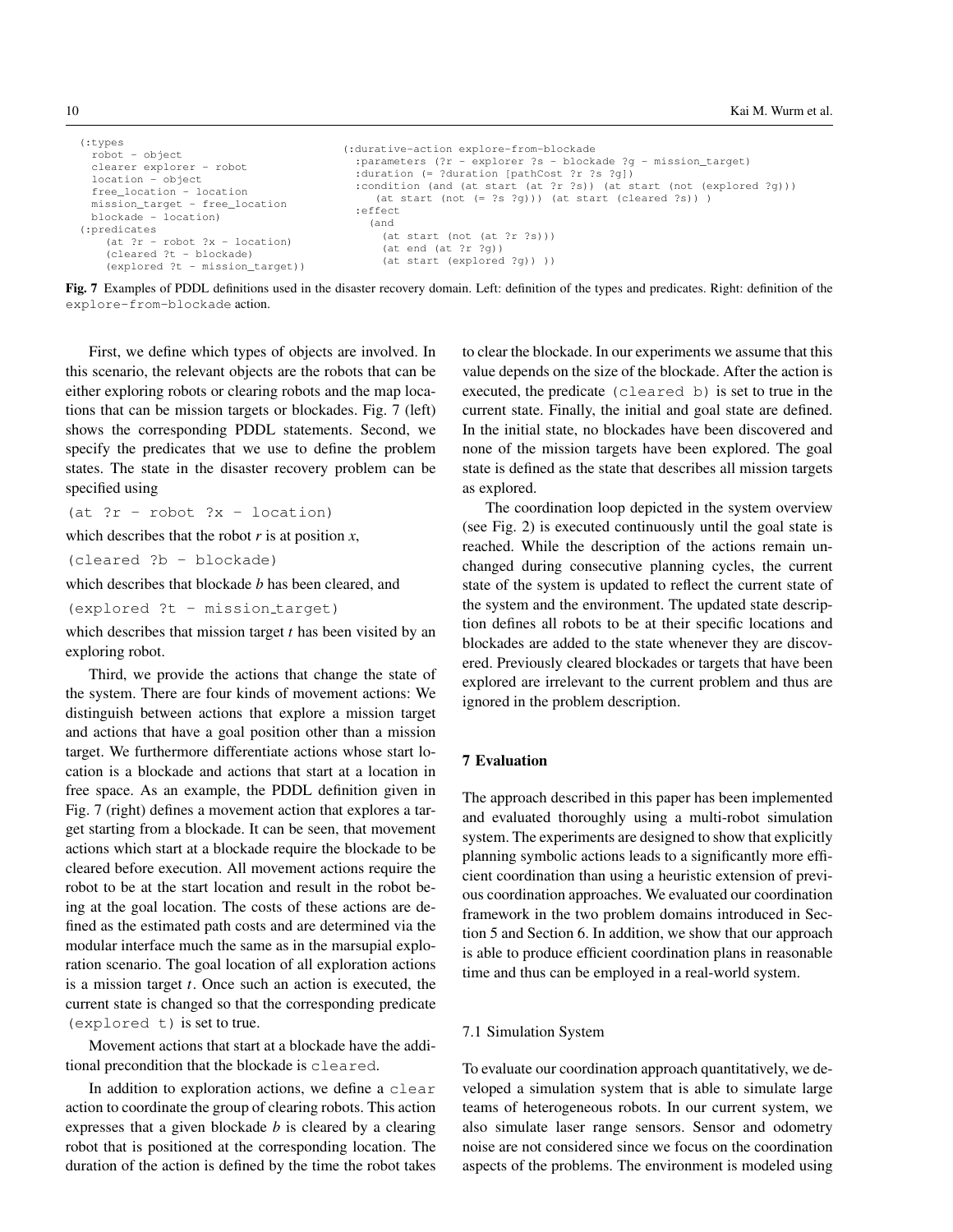

**Fig. 8** Simulated environments in the marsupial exploration experiments: *office* (left) and *maze* (right). White areas can only be traversed by carriers while red (dark) areas can only be explored by rovers.



**Fig. 9** Visualization of a simulated run in the *maze* environment. Robots are depicted as disks with id numbers and carriers are marked by a white dot. Small circles depict exploration targets (red) and meeting points (green). In this situation, rover 3 could be retrieved by carrier 0 or carrier 2 at any of the three meeting points in its vicinity.

a grid map with additional traversability information and semantic annotations such as mission targets or blockades.

### 7.2 Exploration with Masupial Teams

We simulated teams of marsupial robots to evaluate our approach introduced in Section 5. The simulated environments contain areas that can only be traversed by rovers and areas that can only be traversed by carriers. The rover robots in most real marsupial systems are considerably slower than the carrier robots. In the evaluation we account for this difference by simulating carrier robots that are twice as fast as rovers. Furthermore, the maximum sensor range of the carriers is also twice as far as the sensor range of the rover robots.

We evaluated robot teams of varying sizes and different environments have been used in the simulation. Two of the environments we used in our experiments can be seen in Fig. 8. The *office* environment resembles a typical office building with two corridors and a number of rooms. Some of the rooms can only be explored by rovers, those are depicted as red areas in the maps. The second environment, in the following referred to as the *maze* environment, features a central area that can only be explored by rovers. In contrast to the areas in the *office* environment, it has multiple meeting points that can be used for deployment. A visualization

generated by the simulator is depicted in Fig. 9. It shows a representative coordination problem where exploration targets as well as symbolic actions need to be considered.

To get an intuition of the extend of the environment, one can look at the ratio between the size of the environment and the maximum sensor range of the robots. In many real office buildings, such as building 079 on the Freiburg campus, this ratio is around 10 for a maximum sensor range of 4 m. The ratio for the *maze* environment is 10.2 for rovers and 5.1 for carriers. In the considerably bigger *office* environment the ratio increases to 23.8 and 11.9 respectively.

In both environments, we simulated 30 exploration runs with random initial robot positions. Exploration targets were determined using the frontiers approach and neighboring exploration targets were clustered using visibility constraints similar to the approach proposed by Burgard *et al.* [2005].

## 7.3 Baseline Approach

We compared our coordination algorithm to a heuristic extension of a method that assigns robots to target locations based on cost estimates [Stachniss, 2009]. In this approach, the Hungarian method is used to compute the cost-optimal assignment of robots to exploration targets. To adapt this method to the problem of exploration with marsupial teams, we first assign the carriers to exploration targets independent of whether they can access those targets or not. The assignment is solely based on the estimated travel cost of the carriers, ignoring traversability constraints in the estimation. The rovers are then deployed as follows: Whenever a carrier is assigned to a target that it cannot explore itself, it will move to the nearest connecting meeting point and deploy a rover there. This rover then explores the targets reachable from the meeting point. As soon as it has finished exploring them, it returns to the meeting point. In our experiments, we assume a limited number of rovers per carrier. This will lead to situations in which a carrier needs to deploy a rover but has none available. The baseline approach then requires the carrier to first retrieve a rover.

The baseline approach as described above closely resembles heuristic deployment rules that have been applied in previous marsupial systems [Murphy *et al.*, 1999]. Note that the baseline approach could be improved by introducing more complex reasoning. For example, it could anticipate cases in which no rovers are available to a carrier and then avoid assigning this carrier to targets that are only reachable by rovers. This would introduce additional state variables that the coordination system would need to maintain. In fact, this kind of reasoning would approximate a planning method such as the one we apply in our approach.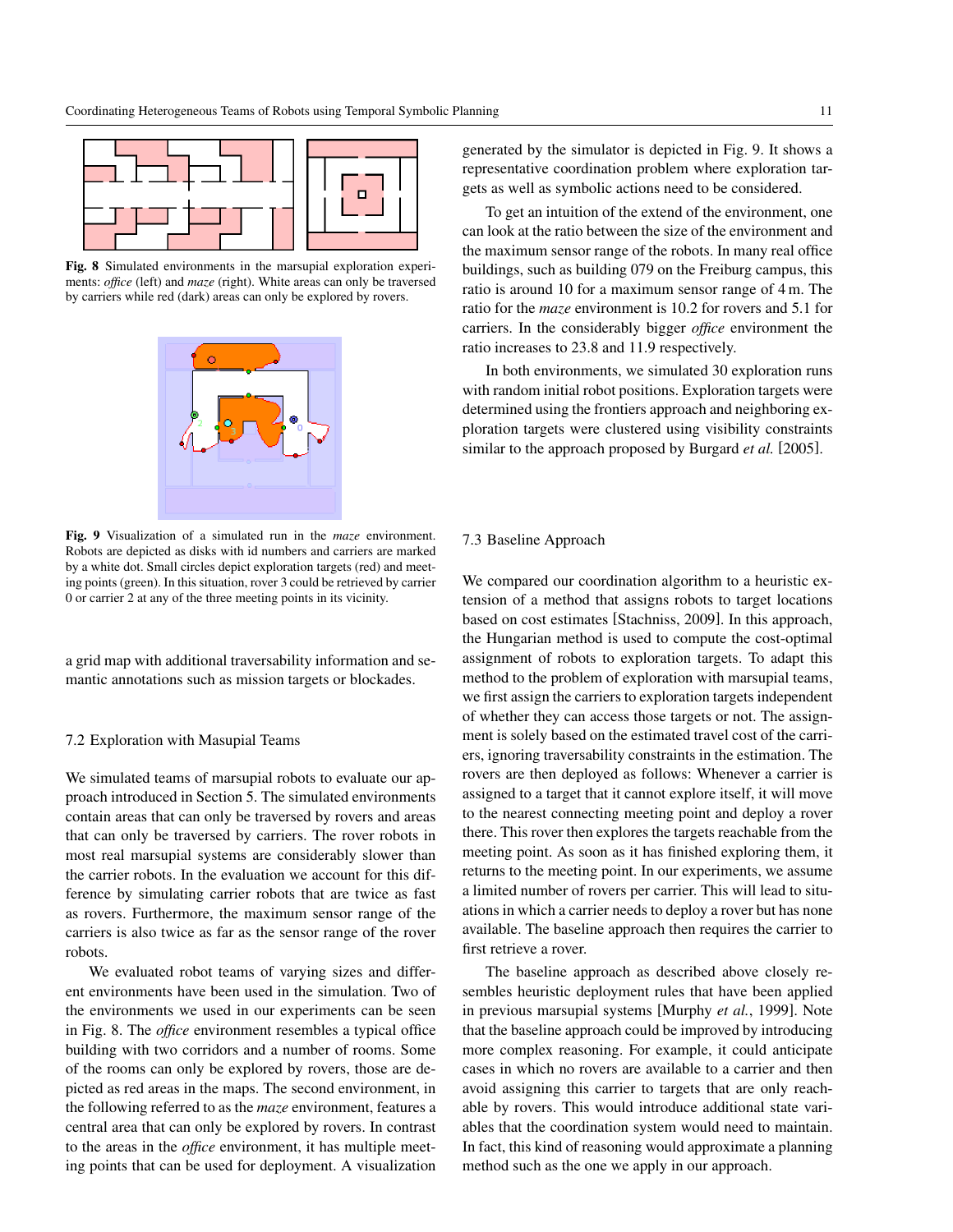

**Fig. 10** Exploration time obtained with our approach compared to the ad-hoc method in the *maze* environment (top) and in the *office* environment (bottom) for varying team sizes (number of carriers and number of rovers per carrier). The error bars indicate the 95% confidence intervals.

# 7.4 Results

An overview of the results obtained in the experiments is given in Fig. 10. It can be seen that our approach explores the environment significantly faster than the baseline method in all configurations. By considering deployment and pick-up actions explicitly, our approach avoids long travel paths and detours that result from the pick-up heuristic in the baseline. In addition, it uses its larger planning horizon to plan sequences of actions while the baseline approach computes exactly one action per robot. Even though we execute only the first action in the sequence, robots often are in a good initial position for the next action.

Especially smaller teams of up to six robots profit considerably from our coordination method. Larger teams can, to some degree, compensate inefficiencies of the coordination when a good distribution in the environment is achieved and many targets can be approached simultaneously. In the settings we evaluated, this effect can be noticed when more than three carriers are used. The number of robots for which this effect occurs clearly depends on the structure and size of the environment.

To evaluate the amount of unnecessary movement in larger teams, we evaluated a further benchmark. We computed the exploration quality according to [Zlot *et al.*, 2002] as

$$
\mathcal{Q} = \frac{1}{A} \sum_{i=1}^{n} d_i,
$$
\n(3)



**Fig. 11** Exploration quality in the *office* environment over 30 runs using two rovers per carrier. The higher the value, the better the coordination. The error bars indicate the 95% confidence intervals. Note that similar results were obtained for the *maze* environment.

where  $A$  is the total area of the environment and  $d_i$  denotes the distance traveled by robot *i*. This measure can intuitively be understood as the average area each robot explores per movement.

The results given in Fig. 11 show that our approach reaches a significantly higher exploration quality. Especially larger teams of robots are coordinated more efficiently, so that unnecessary movements are avoided. The reason for this improvement lies in the larger planning horizon of our approach compared to the baseline. Our approach anticipates future states of the system, especially the position of the robots, while the baseline approach computes actions solely on the basis of the current state of the system. Avoiding unnecessary movements is a significant advantage on its own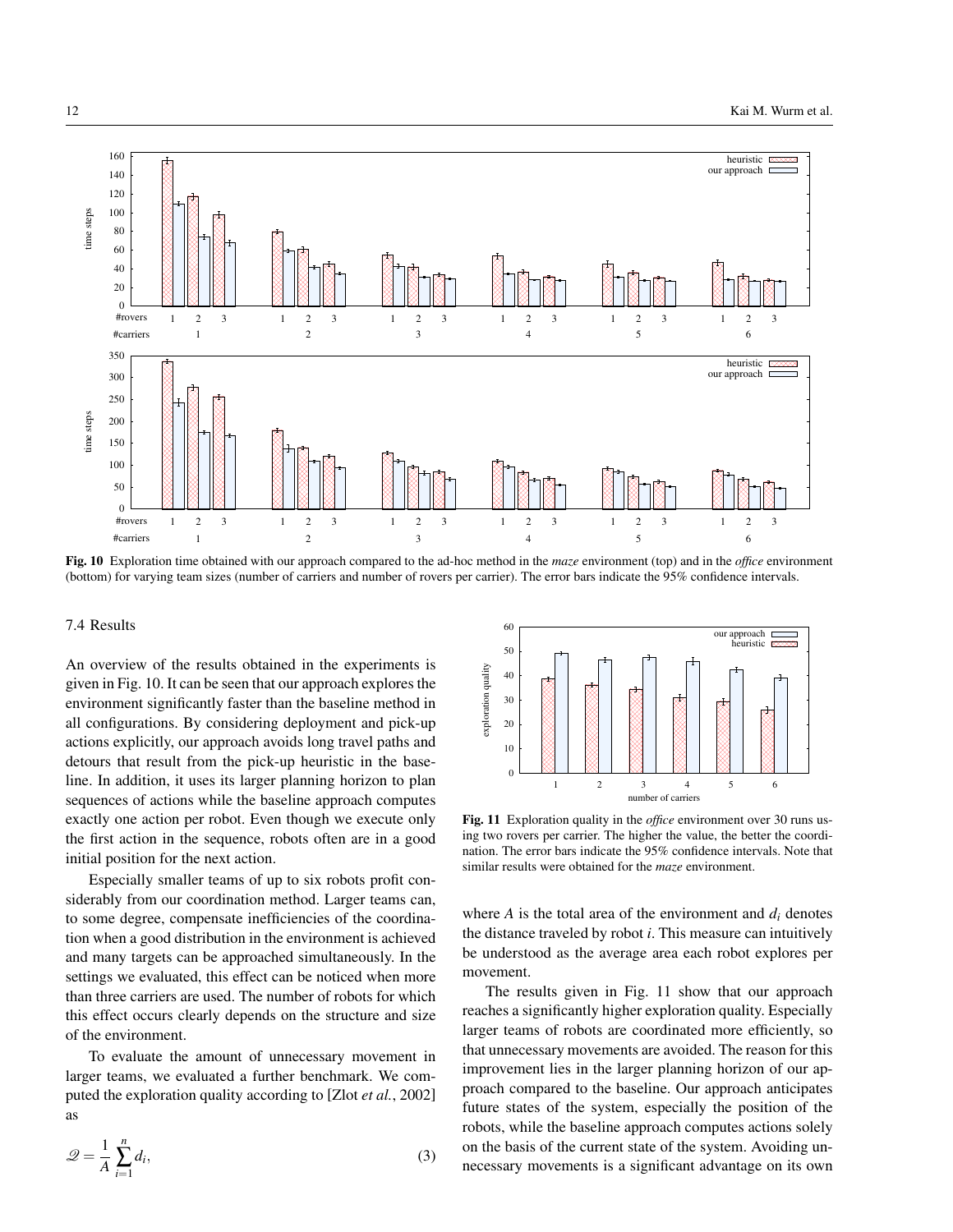since there usually is a direct correlation between the distance traveled and the power consumption of the vehicles. In this way, our approach will save resources in larger teams.

## 7.5 Coordinated Disaster Recovery

To evaluate the performance of our coordination approach in the disaster recovery domain, we simulated teams of exploring and clearing robots. While the exploring robots are able to visit mission targets, the clearing robots are able to clear blocked paths in the environment.

Several environments have been evaluated and two of those can be seen in Fig. 12. The first environment resembles a hospital with long corridors and a large number of rooms. A set of 15 mission targets and 18 blockades are distributed throughout the building. The ratio between the size of the environment and the maximum sensor range of the robots is 27.05. The second environment is based on the blueprint of a nuclear power plant. Here, 13 targets are grouped around the two reactor cores and control rooms. Paths are blocked at 58 locations throughout the building. The sensor ratio in this fairly large environment is 65.9.

We simulated teams of one to four exploring robots that are accompanied by one to four clearing robots. Simulated clearing robots and exploring robots have the same maximum sensor range and driving speed. The time to clear a blockade depends on its size and can be determined by the robots using their sensors. For each team size, we simulated 30 runs starting at random positions.

## 7.6 Baseline Approach

We compared our coordination approach to an ad-hoc extension of a cost-based coordination method. In this baseline approach, the exploring robots are assigned to mission targets using the Hungarian Method similar to the approach proposed by Ko *et al.* [2003]. Intuitively, this method assigns each exploring robot to the closest mission target while avoiding to assign multiple robots to the same target. The assignment process is repeated whenever one of the robots reaches a target, a path is sensed blocked, or a blockade has been cleared.

As soon as blockades are discovered in the environment, clearing robots are assigned to clear those blockades. This assignment is determined using the Hungarian Method based on the estimated travel time to the blockades. Note that in the baseline approach, the coordination of the clearing robots does not depend on the mission targets or the assignment of the exploring robots.



**Fig. 14** Time to visit all mission targets using our approach compared to the result using the baseline method in the *power plant* environment with 20% fewer blockades. The error bars indicate the 95% confidence intervals.

## 7.7 Results

The results obtained in the evaluation of the disaster recovery experiments are shown in Fig. 13. In the *hospital* environment, our approach performed significantly better in all simulated settings. By planning sequences of clearing and exploration actions our approach is able to minimize the time that clearing robots spent waiting for blockades to be cleared.

Similar results could be obtained in the *power plant* map. Due to the large extent of this map and the random placement of start locations, there is a higher variance in the overall runtimes. Using the paired *t*-test, however, a significant improvement of our approach over the baseline approach could be shown in this map, too.

It is worth mentioning that a significant improvement could not be shown for all simulated team sizes in the *power plant* map when the number of blockades was reduced by 20% and the team size was small (in our experiments: one explorer and two clearing robots). In this special case, the independent assignment of clearing and exploring robots using the Hungarian method provided comparable overall runtimes (see Fig. 14). The low number of blockades enables the baseline approach to simply clear all blockades independent of whether the exploring robot needs a particular path cleared. For this reason, our coordination approach does not profit from its additional lookahead and the ability to plan sequences of actions to the same degree as it does in the more complex settings.

## 7.8 Planner Runtime

As TFD/M, the temporal planner used in our approach, cannot guarantee optimality, we seek to determine close-tooptimal plans. To analyze the tradeoff between planner runtime and plan quality, we simulated a recovery mission us-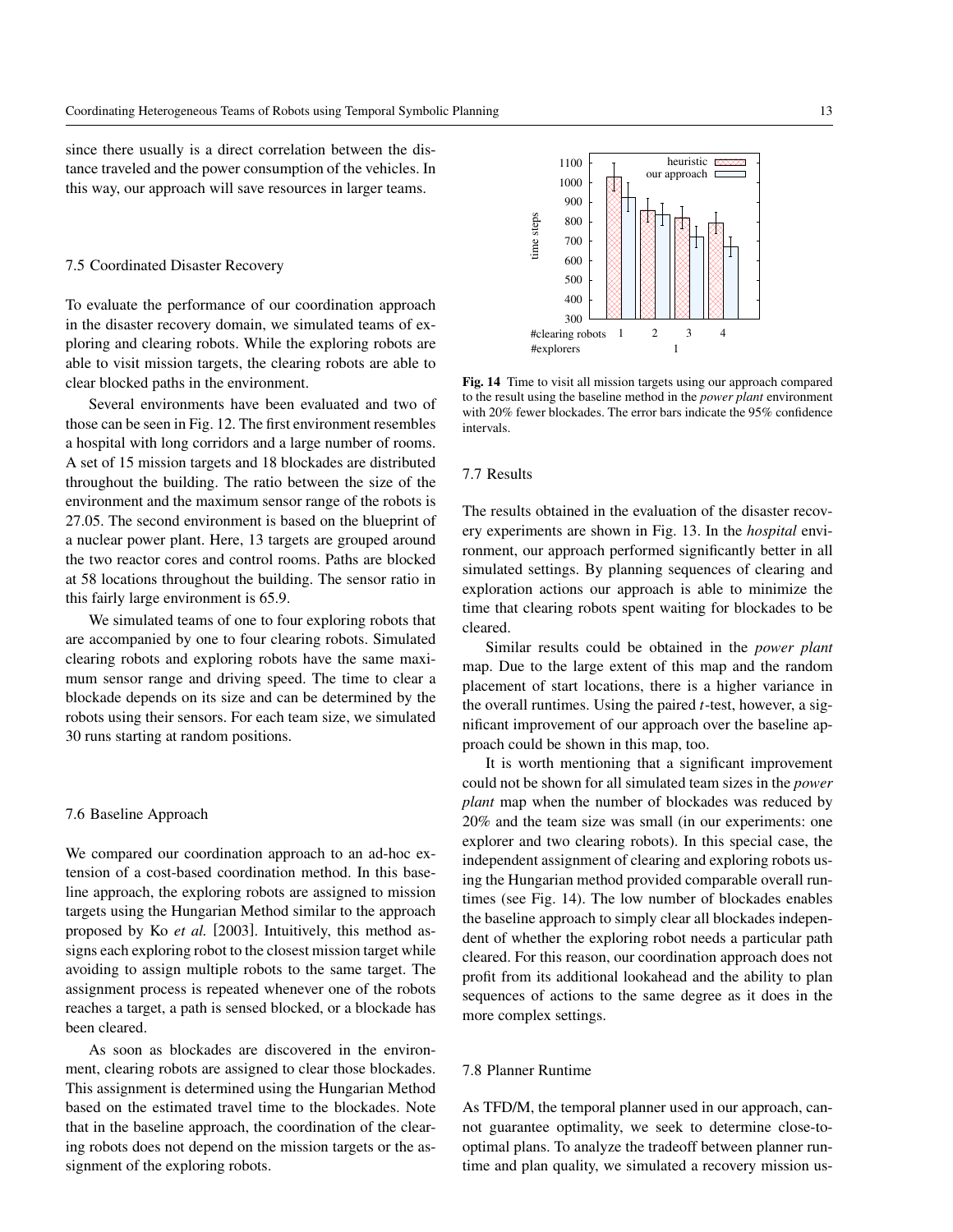

**Fig. 12** Simulated environments in the disaster recovery experiments: *hospital* (top) and *power plant* (bottom). Mission targets are visualized by red dots, blockades are shown as blue lines. Gray areas can not be accessed by the robots. In the experiments, blockades were not known to the robots a priori but could be detected by their sensors.



**Fig. 13** Runtime until all mission targets are visited using our approach compared to the result using the ad-hoc method in the *hospital* environment (top) and in the *power plant* environment (bottom) for varying team sizes (number of exploring and clearing robots). The error bars indicate the 95% confidence intervals.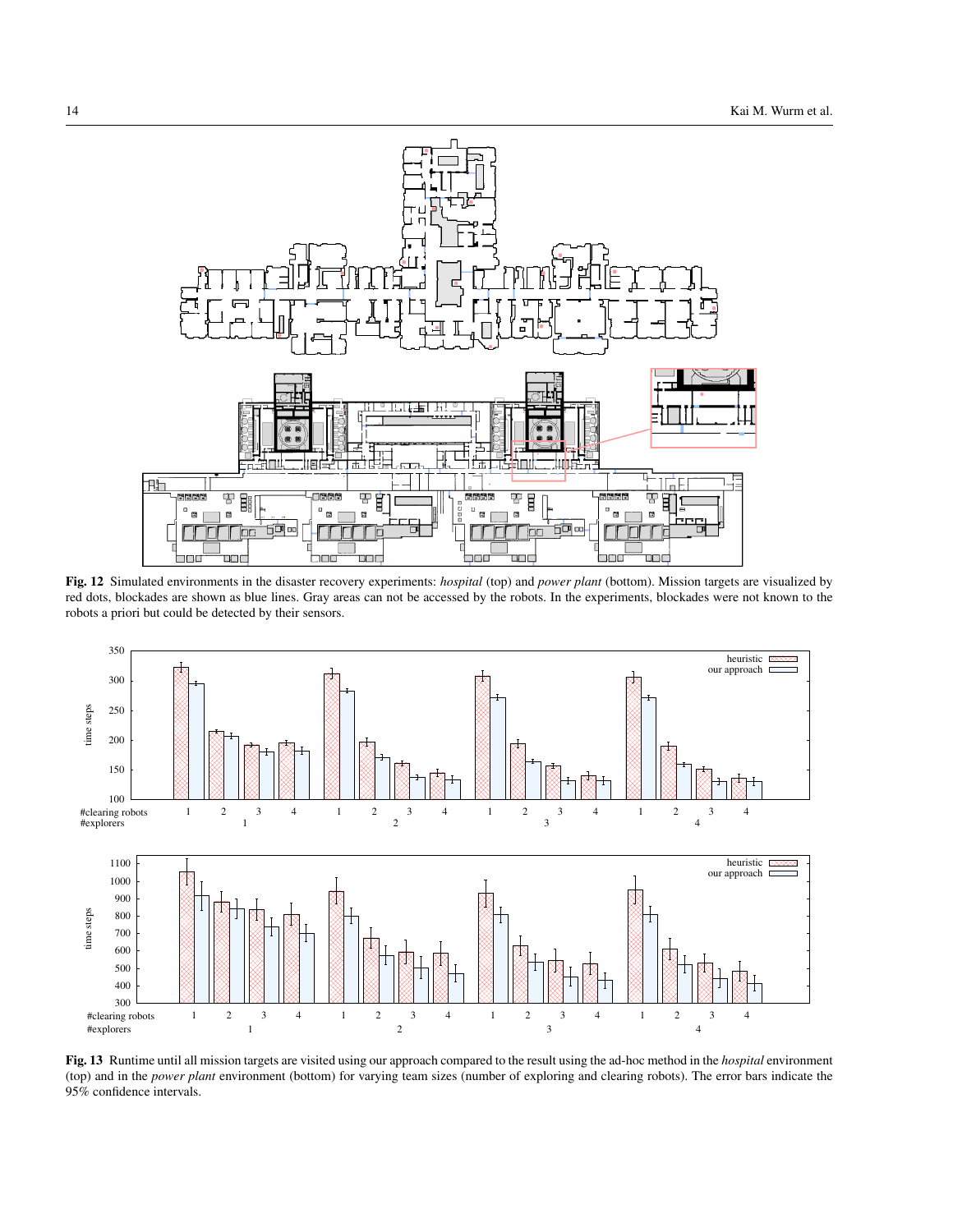![](_page_14_Figure_1.jpeg)

**Fig. 15** Average runtime until a plan is computed that is at most 5% worse than the best plan computed until a timeout of 900 s is reached. For this evaluation, three exploring and two clearing robots were coordinated in the *power plant* map.

ing a team of three exploring and two clearing robots in the *power plant* map. In this experiment, the planner was given a maximum planning time of 900 s and we measured the time until a plan was generated that was at most 5% worse than the best plan found until the timeout was reached. The experiment was performed on a 2.7 GHz AMD Opteron 2384 system using one core per task.

The result of this evaluation is shown in Fig. 15. It can be seen that the number of planning targets (exploration targets and blockades combined) has a dominant influence on the planning time. It can also be seen that for a team size of five robots the close-to-optimal plan can be found in less than around 10 s as long as there are less than ten planning targets. Note however that a feasible plan is usually found much faster than the best plan and in all our experiments, it was found within a 30 s planning limit.

## 7.9 Real World Application

In this experiment, we applied our approach to coordinate a real team of robots. The team consisted of an ActiveMedia Pioneer 2AT equipped with a tilting laser scanner (the explorer) and of a Telemax mobile manipulation platform (the manipulation robot). The goal of the robots was to explore an area which was reachable through a narrow passage that only the exploring robot could traverse. In our experiments, the passage could be free or it could be blocked by movable obstacles. The explorer was able to detect such obstacles and to inform the coordination module about the blockade. The manipulation robot was able to grasp detected obstacles and to remove them from the passage. Once the goal area was reached by the exploring robot, it was explored by sweeping its sensor to acquire a 3D scan and the mission was then considered completed.

We solved the coordination problem using the approach described in the disaster recovery application in Section 6. A sequence of actions that was planned in a particular situation can be seen in Fig. 16. Here, the passage was first blocked by an obstacle. The obstacle was then detected by the exploring robot. The coordination approach assigned the manipulation robot to clear the passage. After the passage was cleared and the manipulation robot moved to a waiting position, the exploring robot was able to reach the goal area and complete the task.

# **8 Discussion**

In this paper we presented a novel technique to coordinate heterogeneous teams of exploring robots. We assumed that to explore the environment, the robots have to move in the environment and additionally are required to execute actions such as removing an obstacle or operating an elevator. These so-called symbolic actions stand in contrast to navigation actions that move robots to a given goal position in order to explore target locations. Our method integrates a symbolic temporal planning system and a robotic path planner. This combination allows our system to consider planning problems that include symbolic actions. To coordinate a team of robots, we generate a symbolic description of the current state of the system and of the goal state. These descriptions serve as input to the symbolic planner. To solve the coordination problem, the symbolic planner uses the path planner to efficiently estimate travel costs for the robots. In contrast to cost-based coordination approaches, our system is able to explicitly plan for the execution of symbolic actions. Still, the use of action costs that are determined by the robotic path planner allows us to generate time-efficient solutions. In this way, our approach combines the strength of cost-based coordination approaches with the flexibility of symbolic planning systems. By planning symbolic actions explicitly, the system is able to take into account actions such as manipulation actions or deployment and retrieval of robots.

The approach was implemented and evaluated extensively in simulated environments. We evaluated two distinct settings. First, we coordinated teams of marsupial robots that were able to deploy and pick up smaller robots. Second, we simulated a disaster scenario in which the task was to clear blockades and to perform pre-defined actions at certain critical locations in the environment. A similar setting was also investigated using a team of real robots.

The experimental results demonstrate that our approach can effectively coordinate large teams of robots and significantly outperforms handcrafted strategies. In addition to that, our planning framework adds a substantial degree of flexibility to the system. For example, additional constraints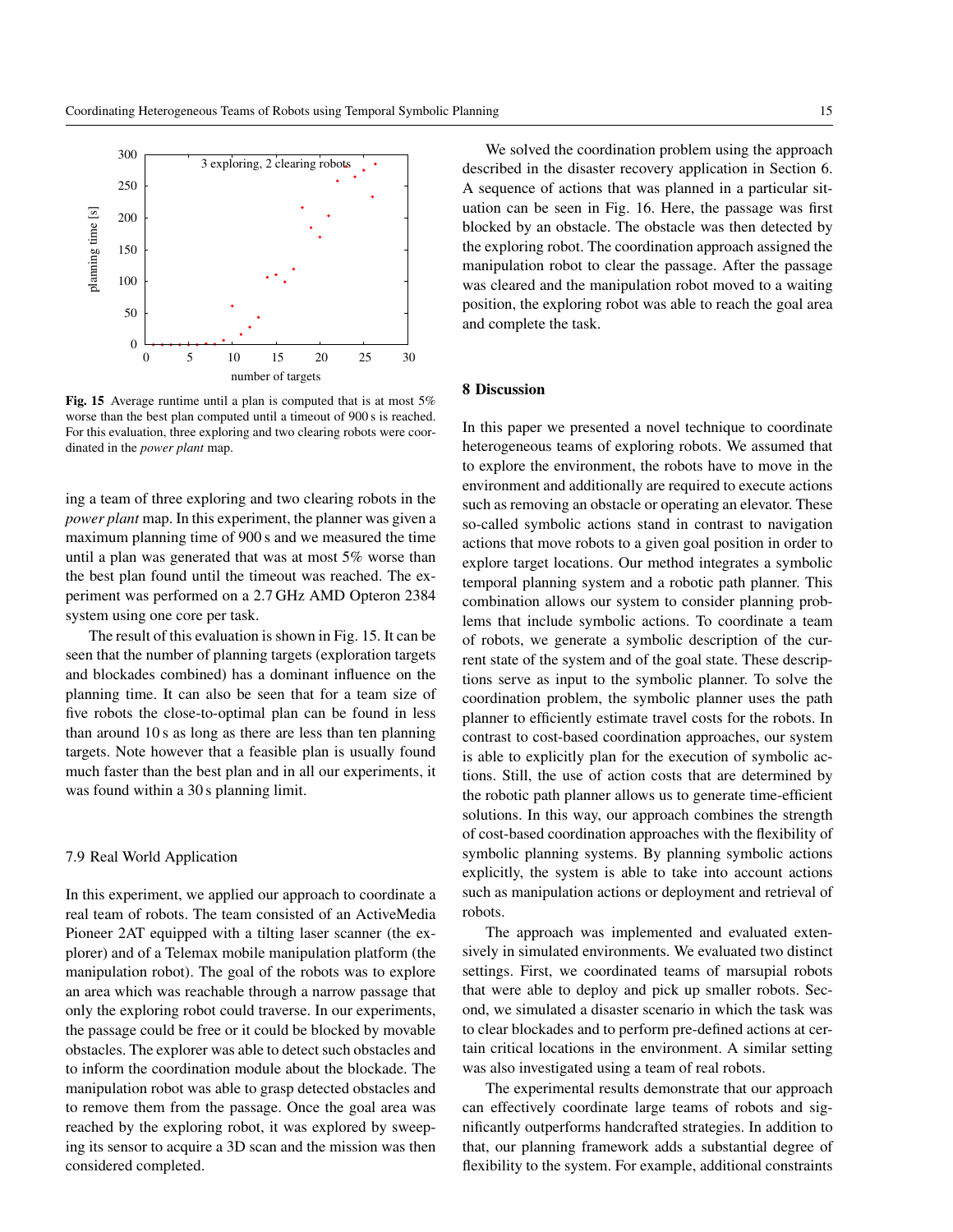![](_page_15_Picture_1.jpeg)

**Fig. 16** Sequence of actions in real-world environment. The goal is to explore the area to the right of the robots. A narrow passage connects both areas but is blocked by an obstacle. From left to right: the obstacle is detected by the wheeled robot, the obstacle is removed by the manipulation robot, the manipulation robot returns to its initial position and the wheeled robot traverses the narrow passage to explore the target area.

such as power constraints for individual robots can be specified by adding adequate predicates to the problem description. Furthermore, other symbolic actions such as recharging batteries or deploying sensor nodes can be integrated in a straightforward way.

# 8.1 Limitations of the Approach

The planning system described in this paper generates temporal plans for the robots based on the current knowledge about the world. We do not assume a model of the unknown information and thus rely on an optimistic problem formulation. While the robots move, their state changes and new information about the environment is perceived. Therefore, we execute the planning cycle (illustrated in Fig. 2) in a continuous loop. The symbolic planer is implemented as an anytime algorithm that does not terminate after the first solution is generated. It produces a potentially non-optimal solution quickly and then improves upon this solution. If more than one solution is found, we set the planning timeout to 30 s. In the marsupial coordination setting, we evaluated our approach with up to 24 robots (6 carriers plus 18 rovers). For significantly larger teams, however, the problem complexity increases substantially and the solution reported by the anytime planner after 30 s may be suboptimal.

The exact problem size that can be solved close-tooptimally in a given planning time depends on the structure of the problem and on the team size. The evaluation of the planning time presented in Section 7.8 shows that the best plan will usually be found in less than 10 s when coordinating a team of five robots in a disaster recovery mission with up to ten mission targets. Many real-world scenarios will feature a similar complexity.

## **References**

- [2003] M. Berhault, H. Huang, P. Keskinocak, S. Koenig, W. Elmaghraby, P. Griffin, and A. Kleywegt. Robot exploration with combinatorial auctions. In *Proc. of the IEEE/RSJ Int. Conf. on Intelligent Robots and Systems (IROS)*, pages 1957–1962, 2003.
- [2001] B. Bonet and H. Geffner. Planning as heuristic search. *Artificial Intelligence*, 129(1):5–33, 2001.
- [2005] W. Burgard, M. Moors, C. Stachniss, and F. Schneider. Coordinated multi-robot exploration. *IEEE Transactions on Robotics*, 21(3):376–378, 2005.
- [1994] T. Bylander. The computational complexity of propositional STRIPS planning. *Artificial Intelligence*, 69(1-2):165–204, 1994.
- [2009] S. Cambon, R. Alami, and F. Gravot. A hybrid approach to intricate motion, manipulation and task planning. *International Journal of Robotics Research*, 28(1):104–126, 2009.
- [1997] Y.U. Cao, A.S. Fukunaga, and A.B. Khang. Cooperative mobile robotics: Antecedents and directions. *Autonomous Robots*, 4(1):7–27, 1997.
- [2006] Y. Chen, B. W. Wah, and C.-W. Hsu. Temporal planning using subgoal partitioning and resolution in SGPlan. *Journal of Artificial Intelligence Research*, 26:323–369, 2006.
- [2011] F. Cordes, I. Ahrns, S. Bartsch, T. Birnschein, A. Dettmann, S. Estable, S. Haase, J. Hilljegerdes, D. Koebel, S. Planthaber, et al. Lunares: lunar crater exploration with heterogeneous multi robot systems. *Intelligent Service Robotics*, pages 1–29, 2011.
- [2002] F. Dellaert, T. Balch, M. Kaess, R. Ravichandran, F. Alegre, M. Berhault, R. McGuire, E. Merrill, L. Moshkina, and D. Walker. The Georgia Tech yellow jackets: A marsupial team for urban search and rescue. In *AAAI Mobile Robot Competition Workshop*, 2002.
- [2009] C. Dornhege, P. Eyerich, T. Keller, S. Trüg, M. Brenner, and B. Nebel. Semantic attachments for domain-independent planning systems. In *Proc. of the Int. Conf. on Automated Planning and Scheduling (ICAPS)*, pages 114–121, 2009.
- [2007] A. Drenner and N. Papanikolopoulos. A Framework for Large-Scale Multi-Robot Teams. *Modeling and Control of Complex Systems*, page 297, 2007.
- [1996] G. Dudek, M.. Jenkin, E. Milios, and D. Wilkes. A taxonomy for multi-agent robotics. *Autonomous Robots*, 3(4):375–397, 1996.
- [1995] K. Erol, D. S. Nau, and V. S. Subrahmanian. Complexity, decidability and undecidability results for domain-independent planning. *Artificial Intelligence*, 76(1-2):75–88, 1995.
- [2008] European Space Agency ESA. ESA's lunar robotics challenge website. http://www.esa.int/esaCP/SEMGAASHKHF\_index\_0.html, 2008.
- [2009] P. Eyerich, R. Mattmüller, and G. Röger. Using the contextenhanced additive heuristic for temporal and numeric planning. In *Proc. of the Int. Conf. on Automated Planning and Scheduling (ICAPS)*, pages 130–137, 2009.

**Acknowledgements** We wish to thank Marc Gissler, Christoph Sprunk, and Matthias Westphal for their assistance during the real world experiments.